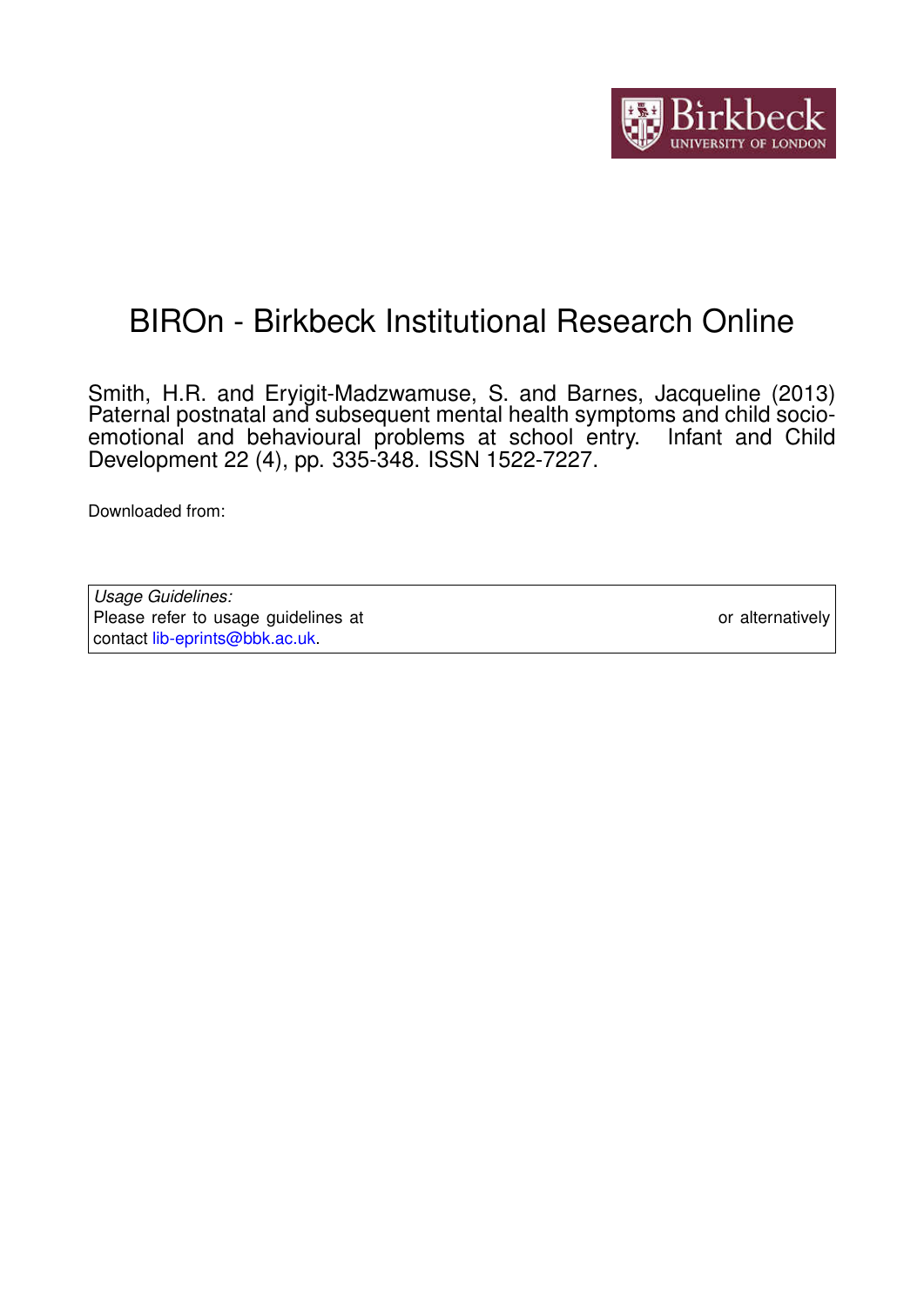Paternal postnatal and subsequent mental health symptoms and child socioemotional and behavioural problems at school entry

Smith, H., Eryigit-Madzwamuse, S. & Barnes, J.

Short title: Paternal mental health symptoms and child problems

Infant and Child Development (2013) *22,* 335-348

Word Count: 4193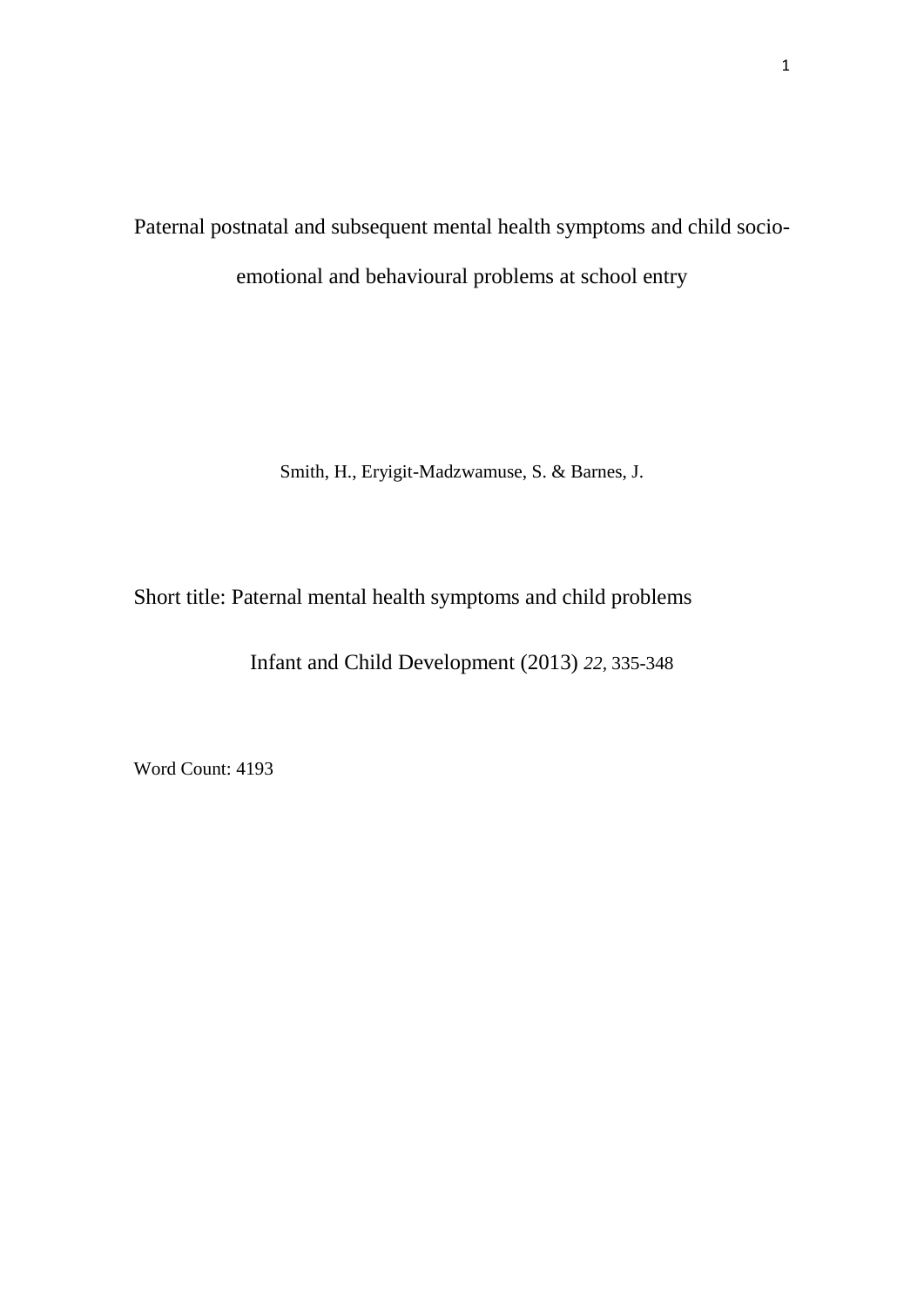# **Abstract**

 Research on the effect of paternal mental health problems, particularly on young children, is based predominantly on clinical levels of depression. Furthermore, potential mediators such as marital discord have often been overlooked. This longitudinal community study assessed the association between paternal mental health symptoms in a community sample (N=705) assessed at 3 months postnatally (Edinburgh Postnatal Depression Scale) and 36 months (General Health Questionnaire) and children's socioemotional and behavioural problems at 51 months (Strengths and Difficulties Questionnaire) as reported by mother, father and teacher. Controlling for SES and maternal mental health symptoms at 3 and 36 months, paternal postnatal depressive symptoms predicted more father-reported child problems at 51 months but, in contrast to previous findings, not mother-reported problems. Paternal mental health symptoms at 36 months predicted both maternal and paternal reports of child problems at 51 months controlling for both paternal and maternal postnatal symptoms. Paternal mental health symptoms at 3 and 36 months were not significant predictors of teacher reported child problems. Postnatal marital discord and paternal mental health problems at 36 months both mediated the relationship between paternal postnatal symptoms and later child emotional and behavioural problems. Child gender did not moderate the relationship. Implications for interventions are discussed.

**Keywords:** Paternal depression, child socio-emotional problems, marital discord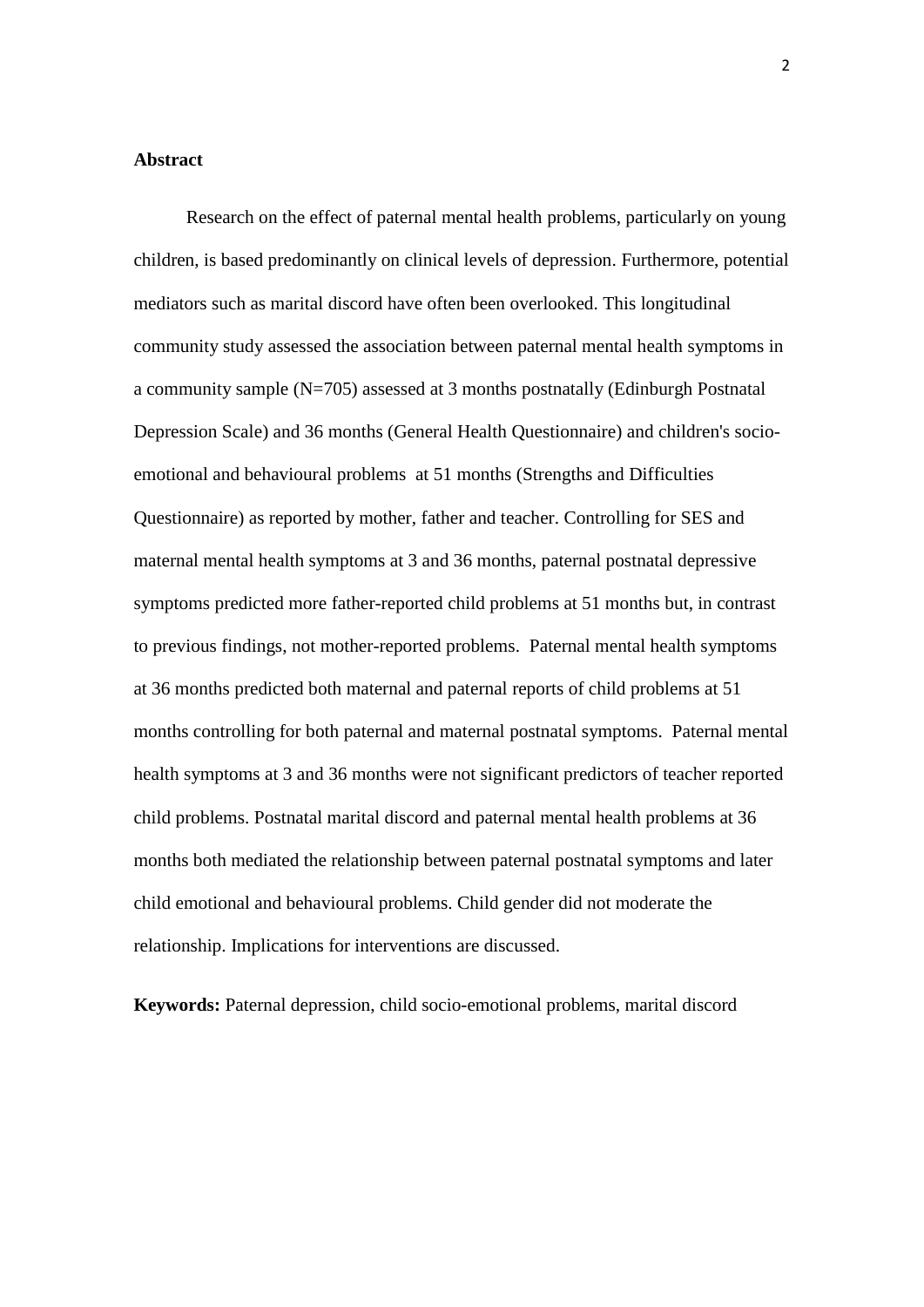Maternal postnatal depression can have a detrimental effect on children's emotional and behavioural development (Beck, 1998; Bureau, Easterbrooks, & Lyons-Ruth, 2009; Murray & Cooper, 1997). Fathers are also at risk for postnatal depression (estimates between 2.1% and 25.5%; Goodman, 2004). While evidence has emerged on the importance of fathers to child development (Lamb, 2010) the relationship between paternal postnatal mental health and child development prior to school age has received little attention, with more focus on children between school age and young adulthood (Beardslee, Versage & Gladstone, 1998; Kane & Garber, 2004; Phares & Compas, 1992). With increased maternal employment there has been an increase in fathers' caregiving of young children (Cabrera, Tamis-LeMonda, Bradley, Hofferth, & Lamb, 2000). Therefore it is important to explore the likelihood that paternal mental health problems early in children's lives may have an impact on subsequent child well-being. In particular, the postnatal period provides an opportunity for intervention, when health professionals routinely contact families (Shribman & Billingham, 2009).

 A small study (N=18) found that paternal postnatal depression (above the EPDS cut-off) was associated with infant fussiness at six months as reported by mother, father or both parents (Davé, Nazareth, Sherr & Senior, 2005). The relevance of child gender is not clearcut. Some researchers have found that maternal depression is more influential on boys (Murray, 1992; Weinberg, Olson, Beeghly & Tronick, 2006) while others have shown girls to be more vulnerable (Davies & Windle, 1997; Hops, 1992). A large study of fathers in the UK (N=6,170) found that, controlling for maternal depression (but not education or social class), marked paternal depression at six months (a relatively small group, 3%) was related to difficult temperament of boys but not girls at 24 months, as reported by mothers (Hanington, Ramchandani & Stein, 2010). However, in the same sample (ALSPAC), postnatal paternal depression (above the EPDS cut-off at 8 weeks) was predictive of both girls' and boys'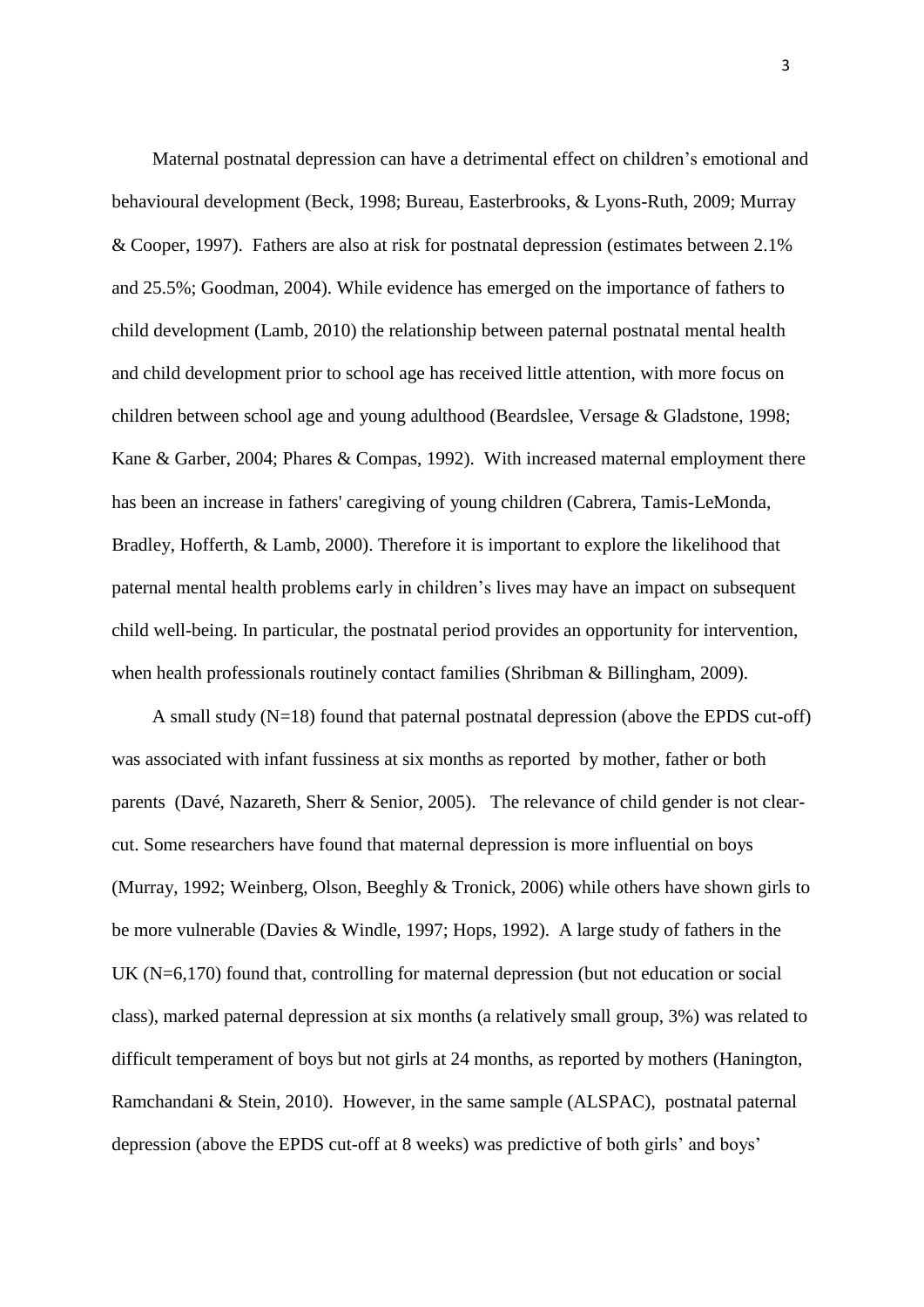marked emotional and conduct problems (top 10%) and marked total behaviour problems (top 10%) at 42 months as described by mothers, controlling for education and social class (Ramchandani, Stein, Evans, & O'Connor, 2005). Controlling for subsequent paternal depression at 21 months, paternal postnatal depression was only predictive of hyperactivity and conduct problems; the impact on conduct problems was greater for boys than girls (Ramchandani et al., 2005).

 Different findings can be identified depending on whether depression is defined according to total symptoms or a cut-off and whether child difficulties are defined using a temperament scale or a behaviour problem measure with a cut-off or total problems. For example, Davé, Sherr, Senior and Nazareth (2008) found a relationship between paternal depression and child problems in a sample of parents of 4-6 year olds recruited though General Practitioners. However this result was based on only 8 men with major depression and 10 children with marked total problems out of a sample of 248 families. There was no effect for men with minor depression. To understand what public health interventions might be appropriate, in addition to clinical treatment for severely ill parents, it is important to look at representative samples to understand whether less severe levels of paternal mental health problems pose any risk for their children's development.

 It is important to consider other factors which may play a part in the relationship between parental depression and child difficulties. Lower socioeconomic status (SES) is positively associated with depression (Birtchnell, Masters, & Deahl, 1988) and child difficulties (Meltzer, Gatward, Goodman, & Ford, 2000), and is therefore likely to be involved in this relationship. Some studies, but not all, have controlled for parental education and social class, but other family factors may also be involved. Marital discord has been found to be positively associated with depression in both partners (Beach & O'Leary, 1993)

4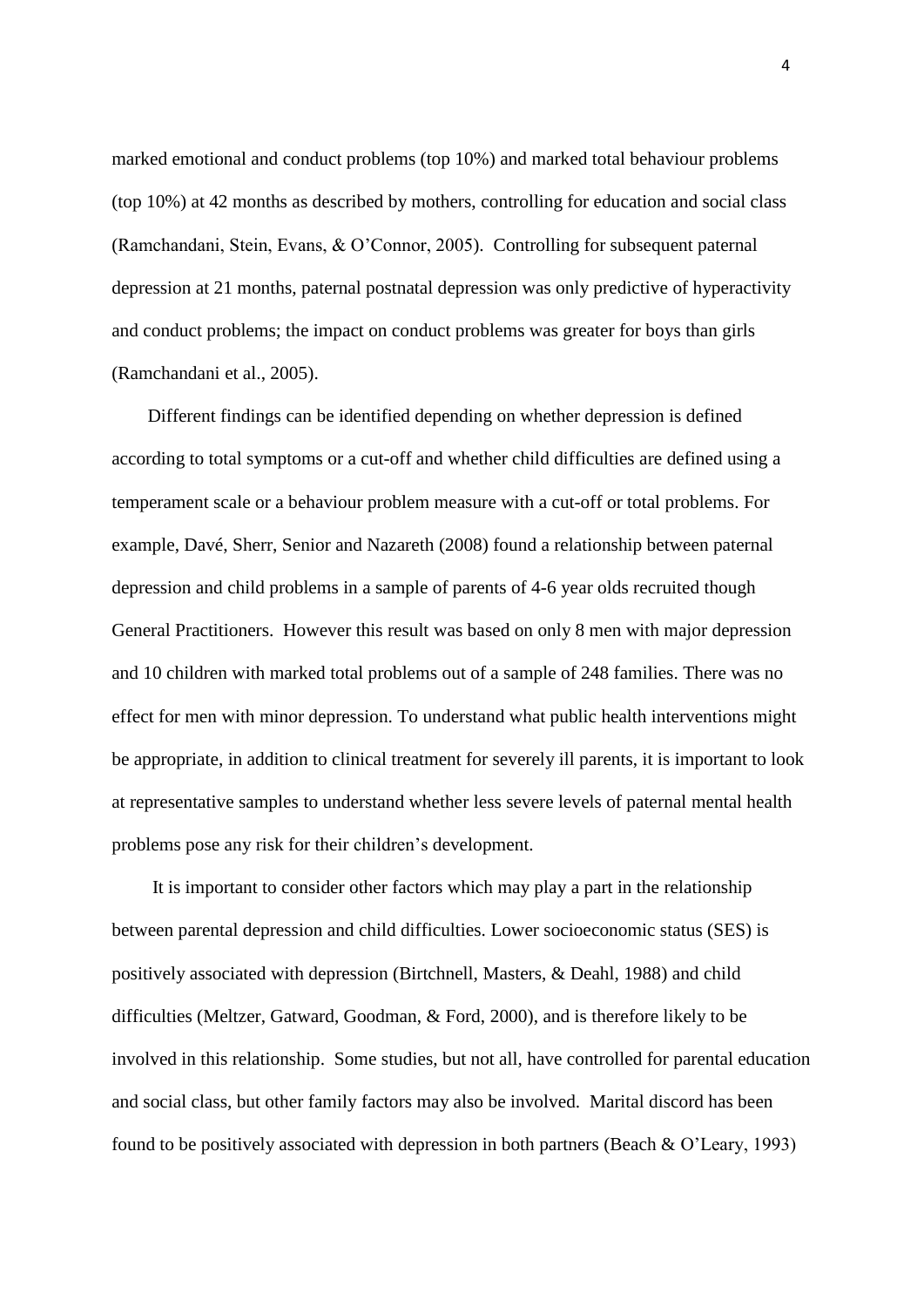and with child difficulties (Reid & Crisafulli, 1990) and to mediate the relationship between parental depression and child outcomes (Cummings, Keller, & Davies, 2005; Hanington, Heron, Stein, & Ramchandani, 2012). Marital discord may influence child well-being through a number of pathways. Marital discord may disrupt the child-parent relationship (Erel & Burman, 1995; Krishnakumer & Beuhler, 2000) or the child's emotional stability and sense of security (Cummings & Davies, 1994; 1999). Furthermore, the child's attribution of the conflict witnessed between parents may shape their own interactions with their parents and others (Harold & Conger, 1997). Despite these findings, few studies of the impact of paternal depression have accounted for both marital discord and SES.

 In summary, there is a wealth of evidence on the relationship between maternal depression in the postnatal period and early years and young children's development. Research examining the effect of paternal mental health is not as yet so conclusive, with several studies looking at the most severe paternal depression and the most marked child behaviour difficulties. In addition, most previous studies have not explored mediating factors and the majority rely on reports of child behaviour from a single-informant, usually the mother.

 The current study examines the relationship between paternal mental health and children's socio-emotional difficulties at the start of school, using a large sample and multiple informants. The following hypotheses were addressed:

(1) Paternal postnatal depressive symptoms will have an adverse effect on child socioemotional outcomes at 51 months, independently of SES and maternal mental health symptoms.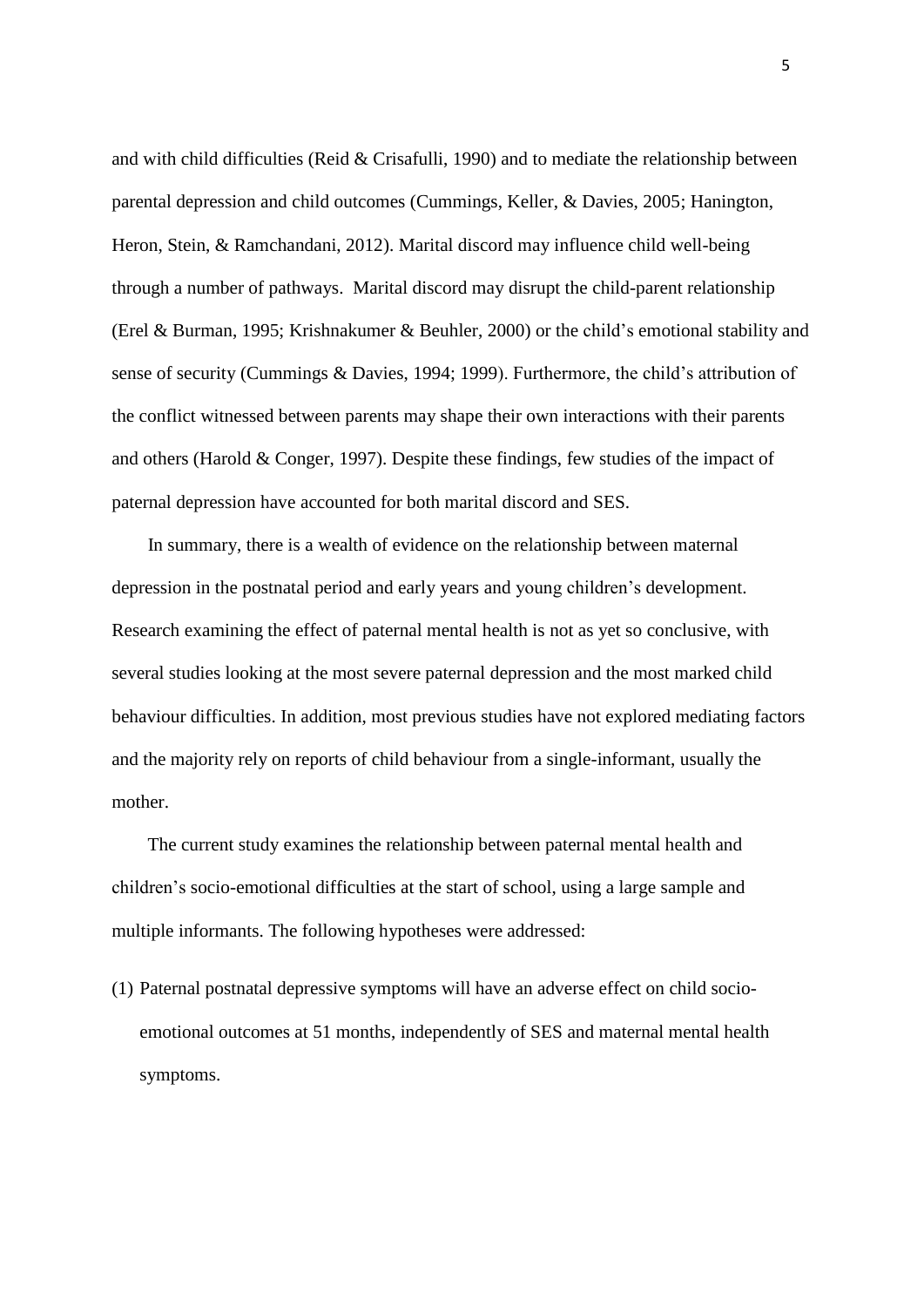- (2) Paternal mental health symptoms at 36 months will have an adverse effect on children's socio-emotional outcomes at 51 months, independently of SES, paternal postnatal depressive symptoms, and maternal mental health symptoms.
- (3) The effect of paternal postnatal depressive symptoms on child difficulties at 51 months will be mediated by marital discord at 3 months and by later mental health symptoms at 36 months.

# **Method**

#### *Sample*

The sample was taken from the Families, Children and Child Care study (FCCC) which recruited 1201 mothers and their babies from antenatal clinics in North London and Oxfordshire. Eligibility included mother at least 16 years, infant full term singleton with no congenital abnormalities, and no plans to put the child into care or adoption (Malmberg, et al., 2005). The majority of parents were living together (99.0%), had a white ethnic background (80.0%) and more than half the families had at least one parent with a managerial/professional occupation (60.6%). Seven hundred and five partners agreed to participate and were the sample of the present study. Of these, 97.6% were the child's biological father. Ethical approval for the study was given by the Royal Free and University College Medical School and Oxford University and all participants gave written informed consent.

# *Procedure*

Data were collected at 3 months after the child's birth, with follow-up at 10, 18, 30, 36 and 51 months. Data for this study involve contacts at 3, 36 and 51 months. Maternal interviews and questionnaires were administered during home visits and paternal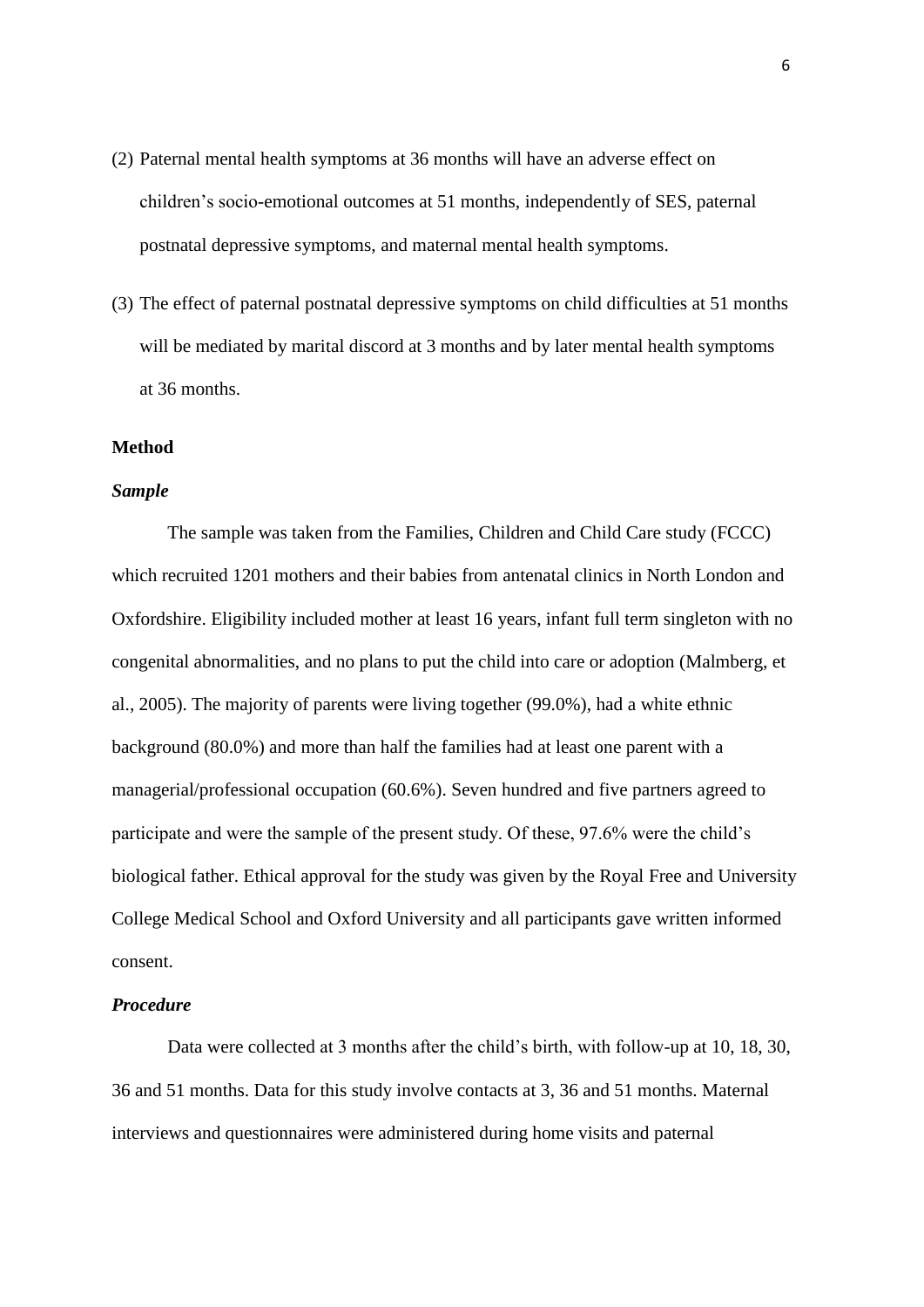questionnaires were left at visits and returned by post. Teachers' questionnaires (51 months) were sent and returned by post.

# *Measures*

#### *Demographic characteristics*

Information was collected on child gender, partnership/marital status and parents' occupational status. Computer Assisted Standard Occupational Coding (CASOC) assigned each participant to the 3-step CASOC (Working, Intermediate, Managerial/Professional). Mothers' and partners' scores were averaged to create family SES.

# *Paternal and maternal mental health*

At 3 months mothers and fathers completed the self-report 10-item Edinburgh Postnatal Depression Scale (EPDS; Cox, Holden & Sagovsky, 1987) with possible scores ranging from 0 to 30 and a cut-off of 12/13 indicating the likelihood of depression. While initially developed for female respondents it has subsequently been validated for use with males (Edmondson, Psychogiou, Vlachos, Netsi, & Ramchandani, 2010). Total EPDS scores were used in all analyses (Cronbach alphas: mothers .84; fathers .80).

At 36 months mothers and fathers completed the self-report 12-item General Health Questionnaire (GHQ-12; Goldberg & Williams, 1988), a measure of non-psychotic mental health symptoms. Scores can range from 0 to 36 with a cut-off of 11/12 indicating likely mental health problems. Total GHQ scores were used in all analyses (Cronbach alphas: mothers .87; fathers .86).

# *Marital Discord*

At 3 months mothers and fathers completed the self-report 32-item Dyadic Adjustment Scale (DAS; Spanier, 1976) which measures dyadic consensus, dyadic satisfaction, affectional expression, and dyadic cohesion. The majority of items are scored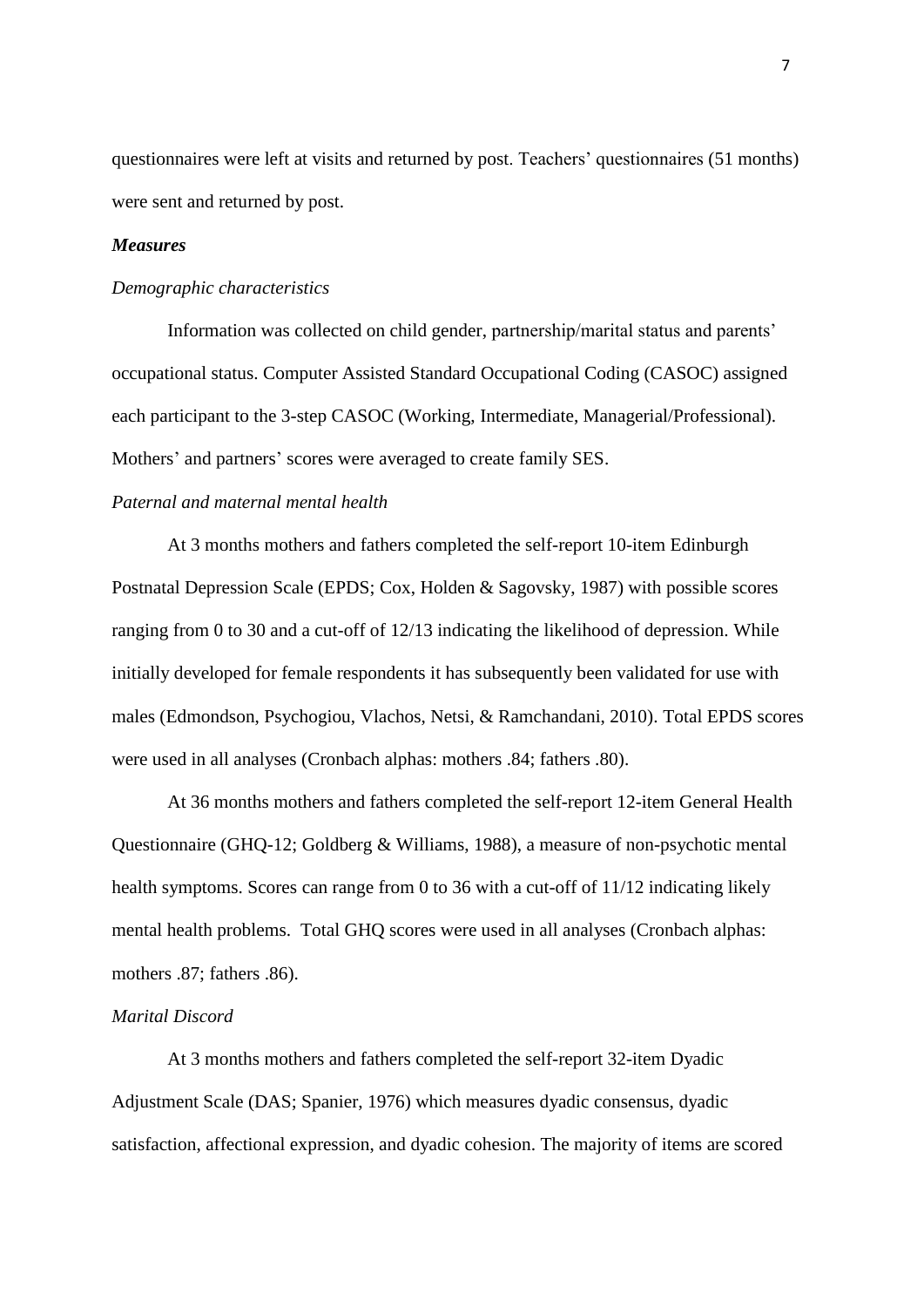from 0 to 5 with two binary items. The four scales give a total satisfaction score (maximum 143). The scoring was reversed so that a higher total score represented more marital discord (Cronbach alphas: mothers .88; fathers .89).

#### *Child Behaviour*

The 25-item Strengths and Difficulties Questionnaire (SDQ; Goodman, 1997), with items scored from 0 to 2, has good internal consistency (mean Cronbach alpha .73), and retest stability (mean .62) (Goodman, Lamping, & Ploubidis, 2010). It was completed by mothers, fathers, and teachers at 51 months. There are five subscales each with five items (conduct problems, hyperactivity, emotional symptoms, peer problems, and prosocial behaviour). The first four combine to give a total difficulties score (range 0 to 40) which was used in this study (Cronbach alphas: mother .74, father .74, teacher .81).

# *Statistical Analysis*

Missing data for predictors were imputed using the Full Information Maximum Likelihood (FIML) technique (Wothke, 1998). FIML calculates the maximum likelihood estimates of the model's parameters which are then used to make the optimal regression equations and predict missing values. As regression methods can underestimate standard error, some error is added to the variances of these estimates. Bivariate correlations were calculated between family characteristics, parents' mental health and total child difficulties to determine which variables to include in regression analyses. A series of hierarchical regression analyses were then fitted in order to test the current hypotheses. In order to test for mediation, bias-corrected (95 %) confidence intervals was examined using bootstrapping in AMOS (MacKinnon, Lockwood, and Williams (2004). Finally, to test the moderation of child gender on mediations, multi-group analysis in AMOS was run for boys and girls. AMOS allows to compare models across samples (i.e., girls and boys) evaluating the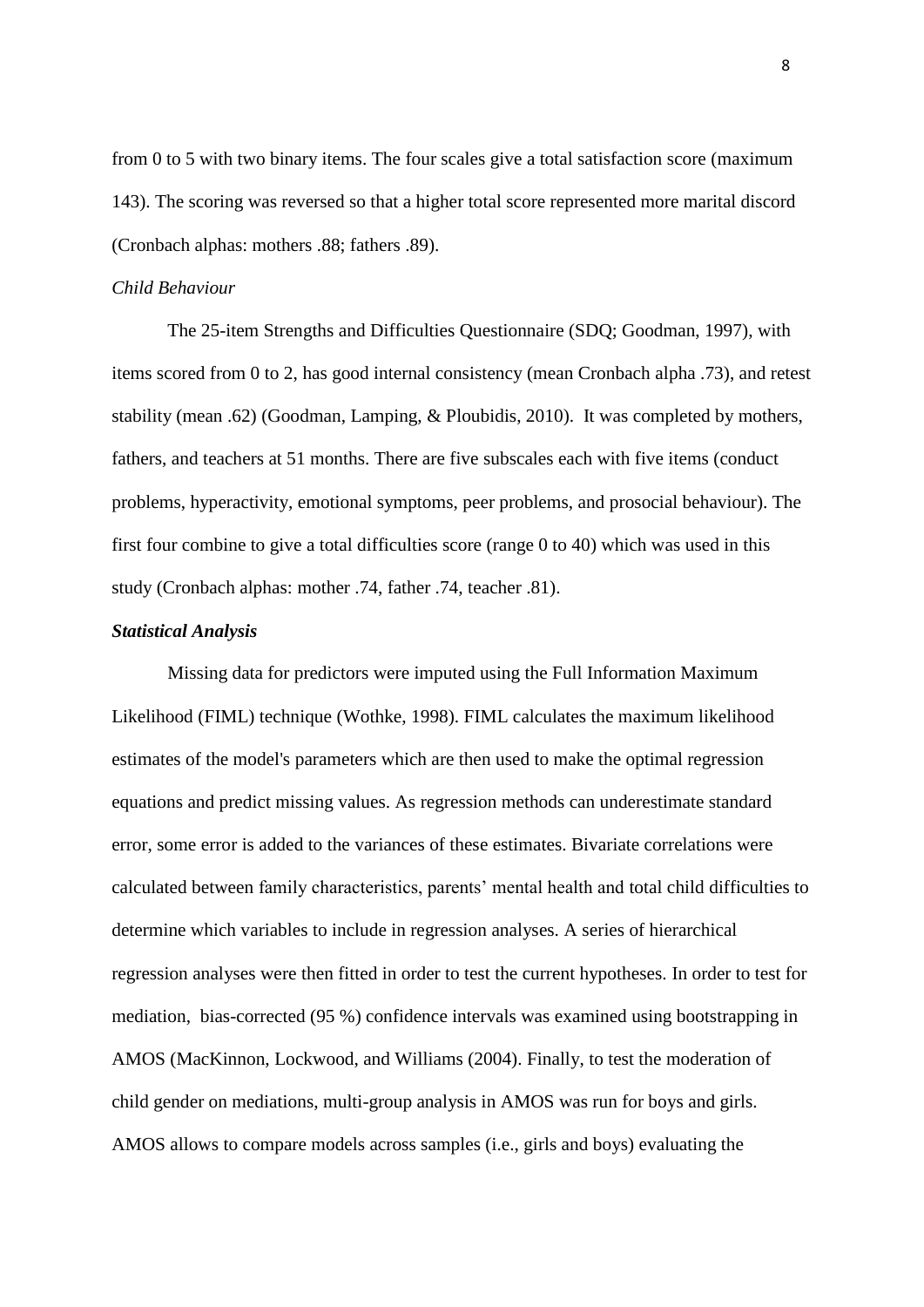differences in goodness of fit statistics between unconstrained models and models where paths were constrained to be equal across samples.

# **Results**

# *Sample characteristics*

Attrition was low between 3 and 36 months. Of the 705 men who completed the EPDS at 3 months, 626 (88.8%) completed the GHQ at 36 months. Of the 705 fathers completing the EPDS, 543 (77.0%) completed the SDQ at 51 months. The reasons for attrition are not known, but some contact with mothers at 51 months was by telephone rather than home visit, which may have reduced the likelihood of paternal response. Characteristics of participants and non-participants at 51 months were compared (see Table 1). The groups did not differ in terms of fathers' ethnicity, marital discord, paternal age, paternal postnatal and 36 month mental health symptoms or child difficulties. Fathers participating at 51 months were more likely to live with the mother at 3 months  $(\chi^2(1) = 4.66, p < .05)$  and be in a managerial/professional SES family  $(\chi^2(1) = 14.21, p < .001)$ . Participating fathers' partners (child's mother) were younger ( $t$  (243) =3.15,  $p < .01$ ) and had fewer mental health symptoms at 3 months (*t* (217) = -3.30, *p* < .001) and at 36 months (*t* (122) = -2.83, *p* < .01). There were 502 teacher SDQ scores for these 543 families (92%).

Of the 543 fathers completing the SDQ, 43 (7.9 %) had scores above the male EPDS cut-off score of 10 at 3 months, indicating that they were at risk of a depressive disorder (Edmonson et al., 2010). A similar proportion (33, 6.1%) of their partners was at risk of a depressive disorder at 3 months using a cut-off of 12 (Murray & Carothers, 1990). Of the 543 families with paternal SDQ scores, 30.0% of fathers and 32.9% of mothers had GHQ scores at 36 months scored at or above the threshold of 12, indicating that they were at risk of a psychological disorder.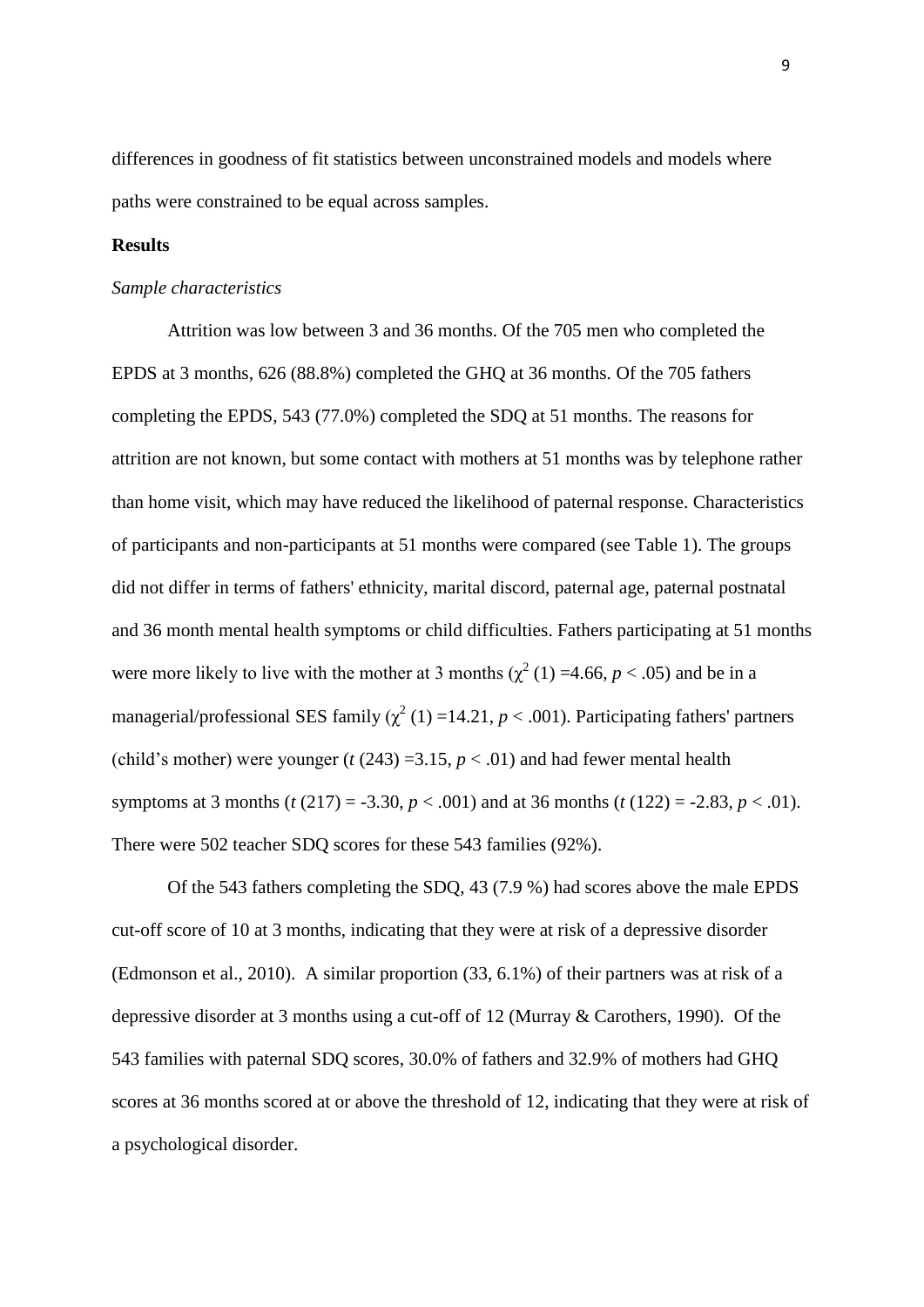#### [Insert Table 1]

#### *Bivariate correlations*

There were significant associations among mothers', fathers' and teachers' reports of child socio-emotional problems based on the SDQ, though these were lower for parentteacher than parent-parent correlations (mother-father  $r = .57$ , mother-teacher  $r = .28$ , fatherteacher r=.21). The associations among family characteristics, parents' mental health and child difficulties were also examined (see Table 2). Child gender was only significantly associated with teacher-reports of child difficulties (boys having more difficulties) and not that of parents. Lower SES was significantly associated with child difficulties according to all respondents. Postnatal depression symptoms of mothers and fathers were positively associated with subsequent child difficulties as reported by each parent. However, fathers' mental health symptoms at 36 months was only associated with father-reported child difficulties at 51 months; and mother's mental health symptoms at 36 months was only associated with mother-reported child difficulties. Fathers' and mothers' postnatal depressive symptoms were positively related to each other  $(r = .22)$ , as were fathers' and mothers' 36 months mental health symptoms  $(r = .22)$ . The extent of depressive symptoms at 3 months was also positively associated with mental health symptoms at 36 months for both parents (see Table 2).

Marital discord at 3 months was positively associated with child behaviour problems at 51 months according to both maternal and paternal reports. Father and mother reports of marital discord were closely associated to each other  $(r = .65)$ . To avoid collinearity, only fathers' reports of marital discord were entered into the analyses. Teachers' SDQ scores were not significantly associated with parents' postnatal depression, later mental health symptoms, or marital discord, therefore no further analyses were based on teacher-reports.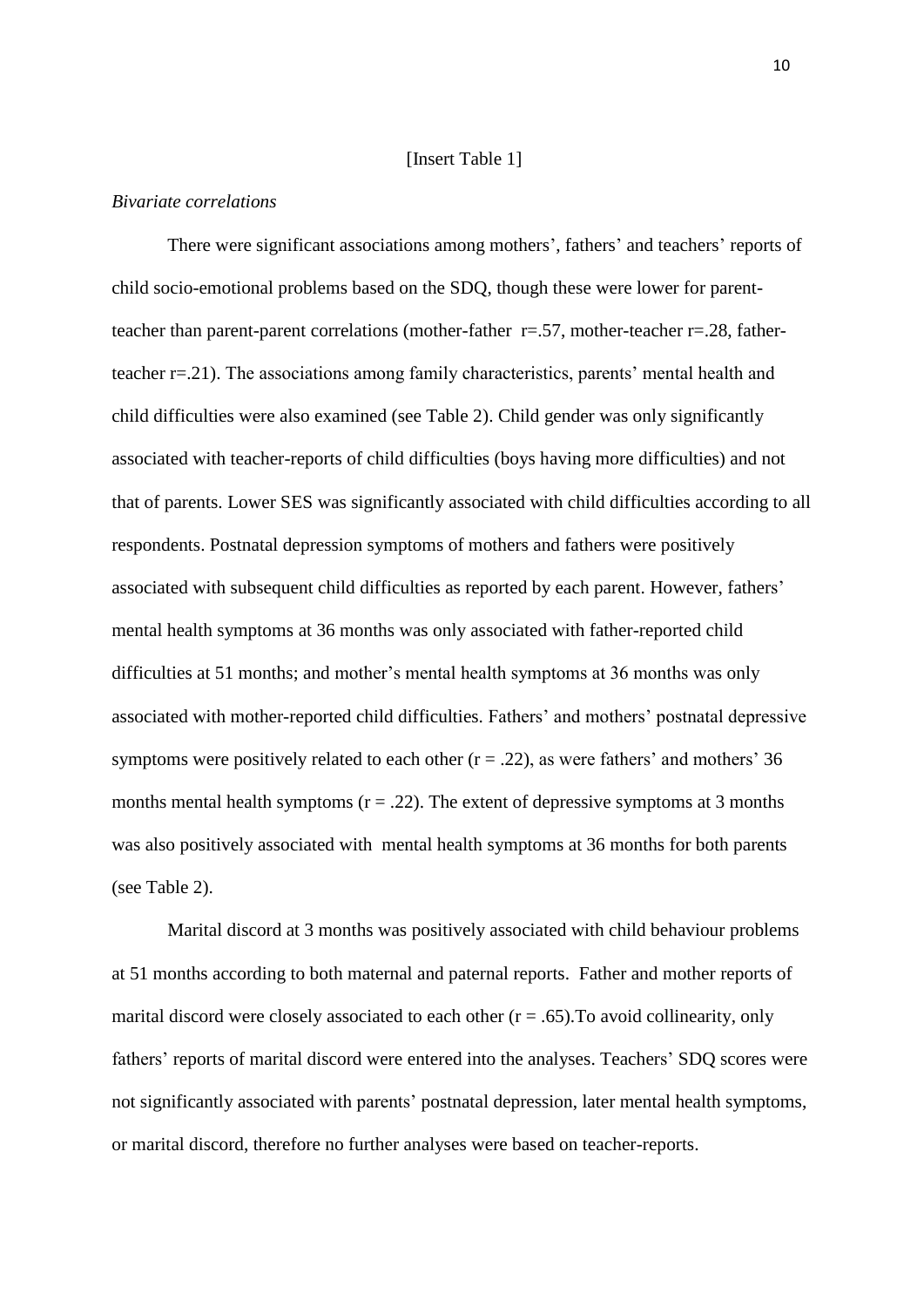#### [Insert Table 2]

#### *Direct effect of paternal postnatal depression and later mental health symptoms*

It was predicted (hypothesis 1) that paternal postnatal depressive symptoms would have an adverse effect on child socio-emotional outcomes at 51 months, independently of SES and maternal mental health symptoms. The step-wise regression analysis first examined the influence of paternal depression at 3 months on child behaviour at 51 months, then controlled for family SES, maternal depression at both time points and marital discord. Then the influence of paternal depression at 36 months was examined, and finally the influence of paternal depression at 36 months taking all other factors into account. These analyses were conducted first for father-reported behaviour problems then for mother-reported problems. All the steps in both regression models were able to account for a substantial amount of the variance in maternal and paternal reports of child socio-emotional problems at 51 months (see Tables 3a and 3b).

Paternal postnatal depressive symptoms significantly predicted father-reported and mother-reported child socio-emotional problems (see Tables 3a and 3b, step 1) and remained so controlling for SES (Step 2). Controlling for maternal symptoms (step 3) paternal postnatal depression was only a predictor for father-reports of child behaviour and controlling for marital discord (step 4) it was not significant for mother or father reports. Nor was postnatal paternal depression significant after controlling for paternal 36 month mental health ( step 6). It was also predicted that paternal mental health symptoms at 36 months would have an adverse effect on children's socio-emotional outcomes at 51 months, independently of SES, paternal postnatal depressive symptoms, and maternal mental health symptoms (hypothesis 2) and this was confirmed. Paternal mental health problems at 36 months significantly predicted both mother and father reported child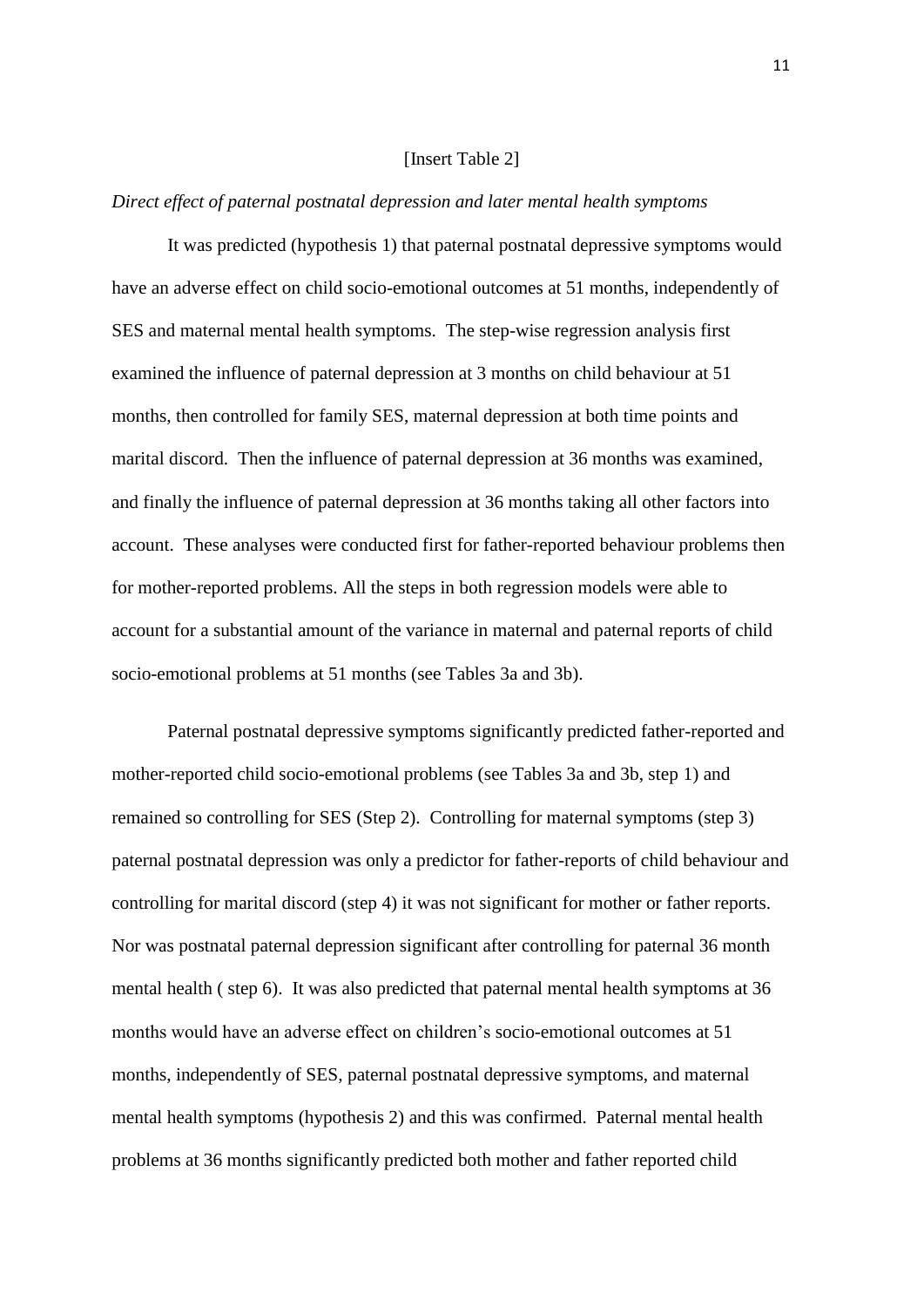behaviour problems (Tables 3a and 3b, step5) and remained significant when all other factors were controlled (step 6).

[Insert Tables 3a and 3b]

# *Mediation models*

The third hypothesis was that the effect of paternal postnatal depressive symptoms on child difficulties at 51 months would be mediated by marital discord at 3 months and by later mental health symptoms at 36 months. The coefficients in Table 3 suggested two indirect paths to be examined for mediation: the indirect link between paternal postnatal depressive symptoms and both father- and mother-reported child difficulties through marital discord; and the indirect link between marital discord and both father- and mother-reported child difficulties through later paternal mental health. The bias-corrected confidence intervals for the mediation of marital discord between paternal postnatal depression and child difficulties showed a significant indirect path for father-reported child difficulties (*Standard indirect effect*=.071*, p*<.01; 95% CI= .042; .107 ) and for mother-reported child difficulties (*Standard indirect effect*=.047, *p*<.01; 95% CI= .019; .080).

Paternal later mental health symptoms were found to be a significant mediator of the association between marital discord and later child difficulties as reported by fathers (*Standard indirect effect*=.032*, p*<.01; 95% CI= .010; .062) and mothers (*Standard indirect*   $effect = .030, p < .01; 95\%$  CI $= .009; .064$ ). To summarise, marital discord at 3 months mediated the relationship between early paternal mental health at 3 months and child difficulties at 51 months. Later paternal mental health at 36 months was a mediator of the link between marital discord at 3 months and child outcomes at 51 months.

*Child gender moderation*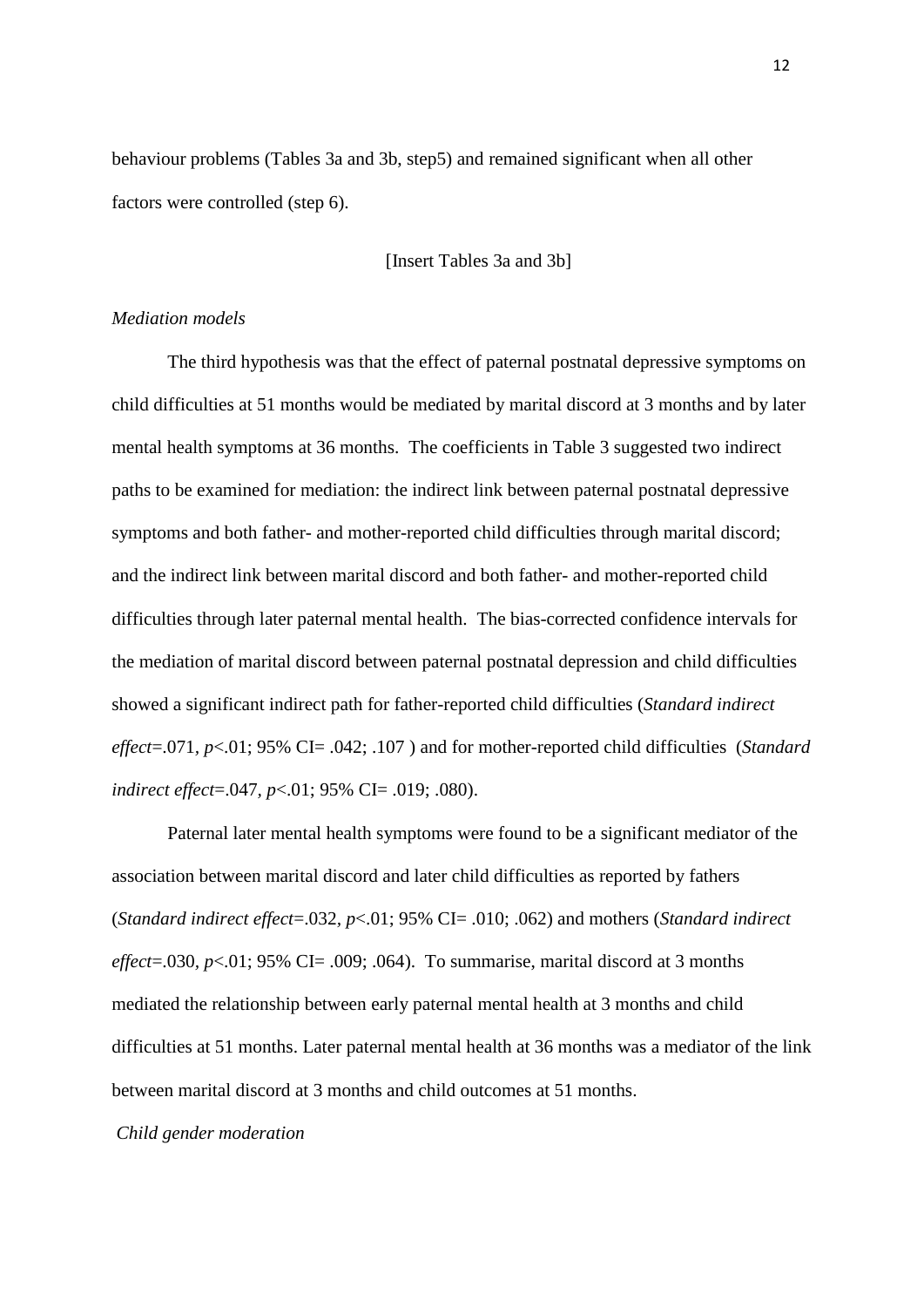Child gender did not moderate the associations among paternal mental health and marital discord, controlling for maternal mental health and SES. The associations were similar across boys and girls except for the link from paternal mental health at 36 months to father-reported child difficulties ( $\beta$  = .19, s.e.= .06, p<.001 for females,  $\beta$  = .32, s.e.= .05, p<.001 for males). This path was constrained to be equal in order to test whether the difference was significant. However, the delta chi square test (comparing the models when the path was and was not constrained) showed this path to be statistically equal across boys and girls  $(\Delta \chi) = 1.631 \Delta df = 1$ , ns). To summarise, the direct and indirect links from paternal mental health and child problems were not moderated by child gender.

# **Discussion**

This study aimed to investigate the relationship between paternal mental health symptoms and child socio-emotional problems. The parents in this relatively large study were comparable in terms of the prevalence of depression in mothers and fathers to other research (Gaynes et al., 2005; Goodman, 2004). The first and second hypotheses were that paternal postnatal depressive symptoms and later paternal mental health symptoms would both have an adverse effect on child socio-emotional outcomes, controlling for the expected effects of SES and maternal mental health. Hypotheses 1 was confirmed for father-reported child difficulties but not mother-reported child difficulties. Previous research has used the small percentage of fathers with major depression to indicate a link between paternal postnatal depression and child behaviour difficulties or difficult temperament (Hanington et al., 2010; Ramchandani et al., 2005), but it appears that taking an approach based on a continuous score of depression fails to find such a relationship unless the father is also the informant of the child. This could indicate a tendency for fathers prone to depression to be negative about their children. Depressed parents can over-report child difficulties as a result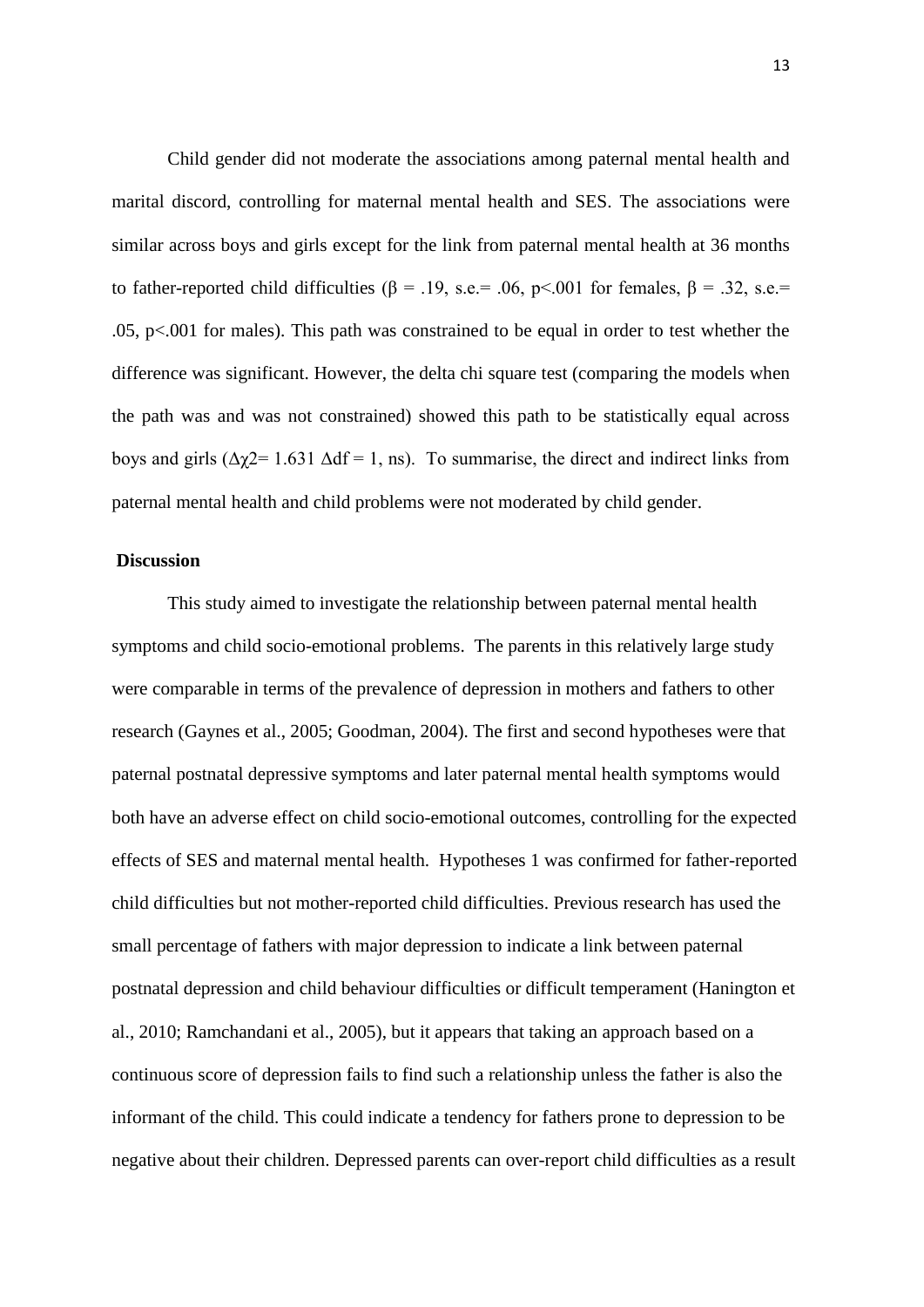of their own negative mood (Briggs-Gowan, Carter, & Schwab-Stone, 1996), although the time between measures here was four years.

However, hypothesis 2 was confirmed in that paternal mental health symptoms at 36 months was a significant predictor of child socio-emotional problems at 51 months as reported by fathers and mothers. Thus any response bias related to fathers with mental health problems being more likely to perceive their child as a problem is less likely. The greater influence of later paternal mental health symptoms may be related to fathers' increased involvement with caregiving from 0 to 5 years (Bailey, 1994), i.e. later paternal mental health symptoms may affect children more than symptoms in the postnatal year as there is increased exposure to fathers' symptoms at this later stage. These findings may also be related to the fact that the GHQ includes questions covering additional symptoms to depression (e.g. anxiety). This broader range of symptoms may be more relevant to parenting and influential on children developing socio-emotional problems.

One important difference in this study was that marital discord was assessed in the postnatal period and hypothesis 3 was confirmed in that paternal postnatal depression was no longer a significant predictor of child difficulties once marital discord was taken into account. The impact of paternal postnatal depressive symptoms on child difficulties at school entry was fully mediated by early marital discord and paternal mental health beyond the postnatal period. The importance of marital discord in the months following the birth of a child, when couples are likely to be making many adjustments, should be of importance to health professionals working with families. Many parents experience a range of depression symptoms in the months following a birth and where the depression is extreme need strong clinical intervention is likely to be needed so that children are not adversely affected.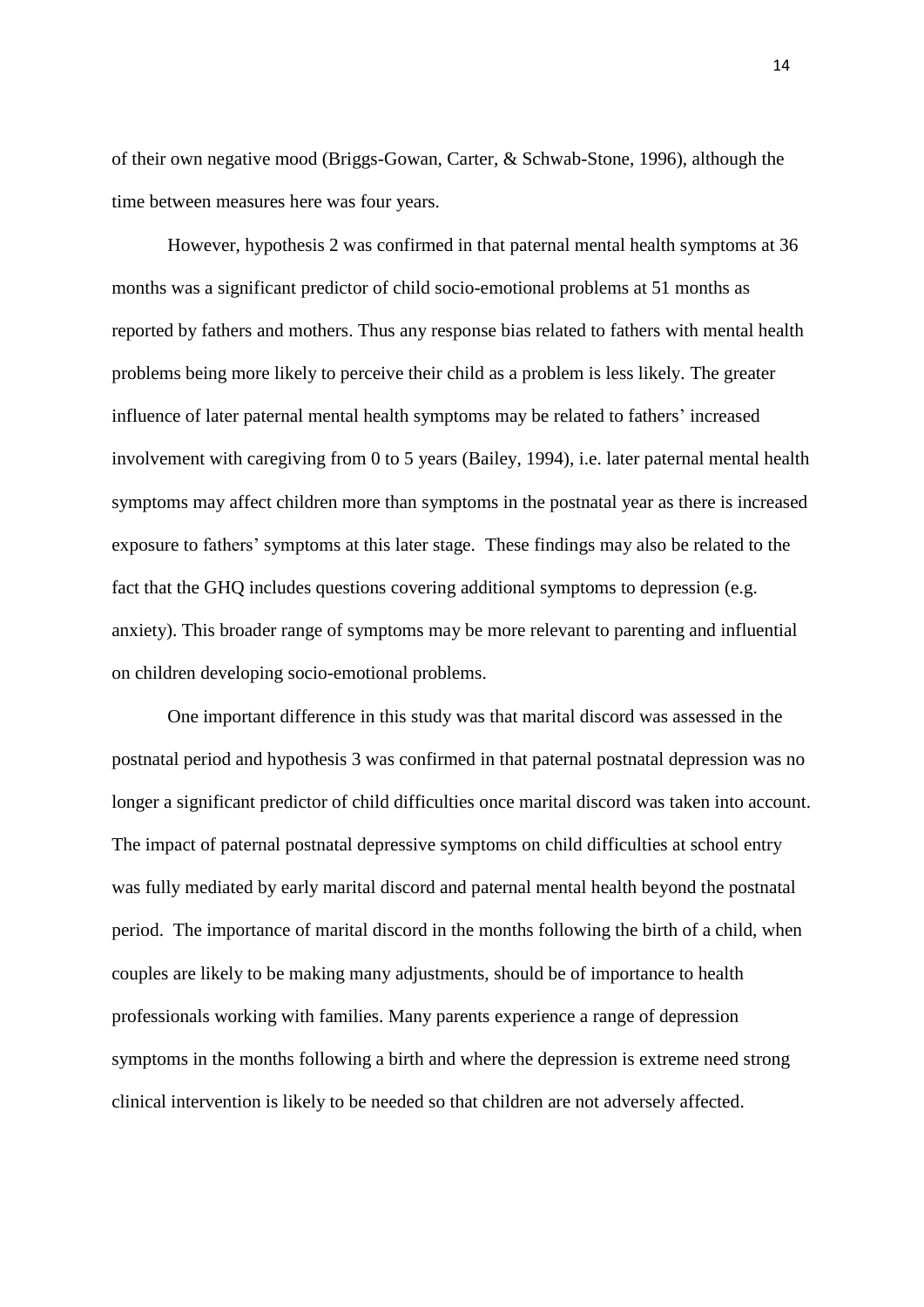However, for other families, a more holistic approach may be more useful, focusing on the marital relationship and family difficulties related to social disadvantage.

In addition, the exploratory examination to determine if the impact of marital discord at 3 months would be mediated by paternal mental health symptoms at 36 months was supported. Thus the relevance of early marital discord is most likely when there are ongoing paternal problems. Ideally we would have asked about marital discord again at 36 months, but this was not collected. However, as marital discord is more likely when one, or both, parents has mental health problems (Beach & O'Leary, 1993), any intervention to reduce depression postnatally for fathers or mothers is likely to minimise any ongoing impact of paternal postnatal depression.

Contrary to some previous research, the possibility that child gender moderates the relationship between paternal mental health and child difficulties was not confirmed. Other studies have noted gender differences particularly for temperament (Hanington et al, 2010) or for specific sub-types of problems such as conduct problems (Ramchandani et al., 2005). Using the total difficulties score and a continuous measure of paternal mental health problems rather than focussing on individuals with marked problems, may have masked gender effects which previous research has identified using clinical cut-off points. However it was decided that, given the low Cronbach alphas for the subscales in this sample, any conclusions about subscales would not be warranted. A sample with more variability in child behaviour problems may lead to additional results, linking parental mental health problems to particular aspects of child behaviour.

#### *Strengths and Limitations*

A strength of this study was the availability of information about marital discord in the postnatal period, and that it was a population study recruited to look at a range of factors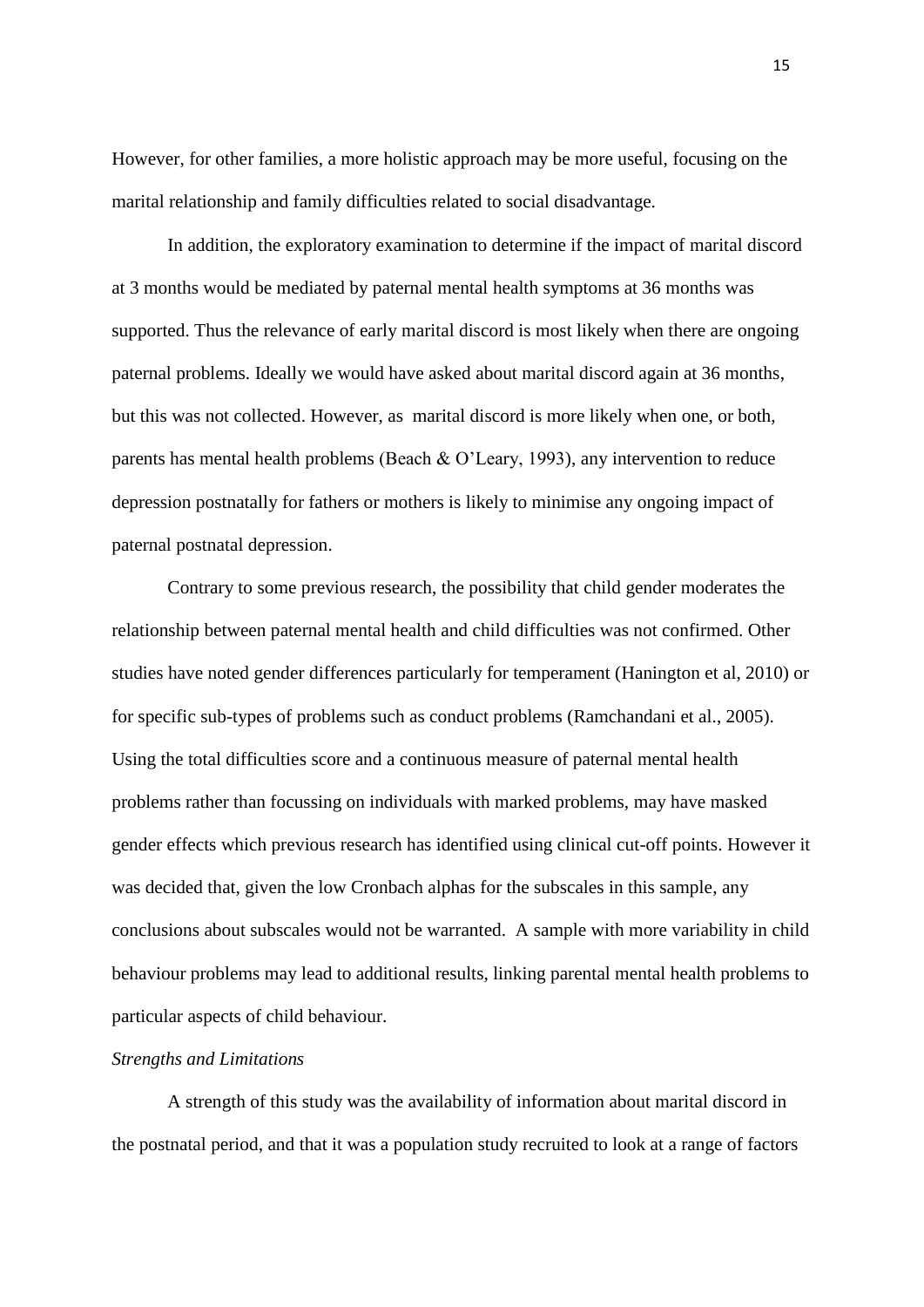affecting child development with no mention of a specific focus on parental mental health. The use of multiple informants of child difficulties was also important. The lack of any relationship between paternal mental health and teacher reported problems highlights the possibility that child problems may be situation specific (Achenbach, McConaughy  $\&$ Howell, 1987), with home behaviours exacerbated by marital discord. It was noteworthy that mother and father reports of child behaviour were closely related but that neither was closely related to teacher reports. There are limitations, nevertheless. The sample was overrepresentative of high SES families which could be both a strength and a weakness. It lessens the generalisability of the findings to more disadvantaged families, but the fact that in this relatively advantaged group there was an important effect of both paternal and maternal depression indicates that the topic is suitable for a public health approach rather than one focussing on the most vulnerable parents. A similar study with families from a diverse SES background, again taking marital discord into account and measuring discord at more than one time point, would extend these findings. Another weakness was the attrition at the 51 month time point. It was shown that attrition was more likely if mothers reported more mental health problems at 3 and 36 months. The absence of information from these families, who are likely to have had children with more difficulties at 51 months, may have reduced the likelihood of identifying significant influences. The response rate for teachers was high, thus the reason for the lack of relationship between family characteristics and teacher assessments of children's behaviour is unlikely to be due to lack of information.

The present study had a measure of postnatal depression but a more general measure of later mental health. The GHQ does not measure depression alone; therefore it could be that other psychological symptoms (e.g. anxiety or somatic symptoms) are the most relevant in predicting child difficulties. Additionally, most contact with fathers was via the mothers or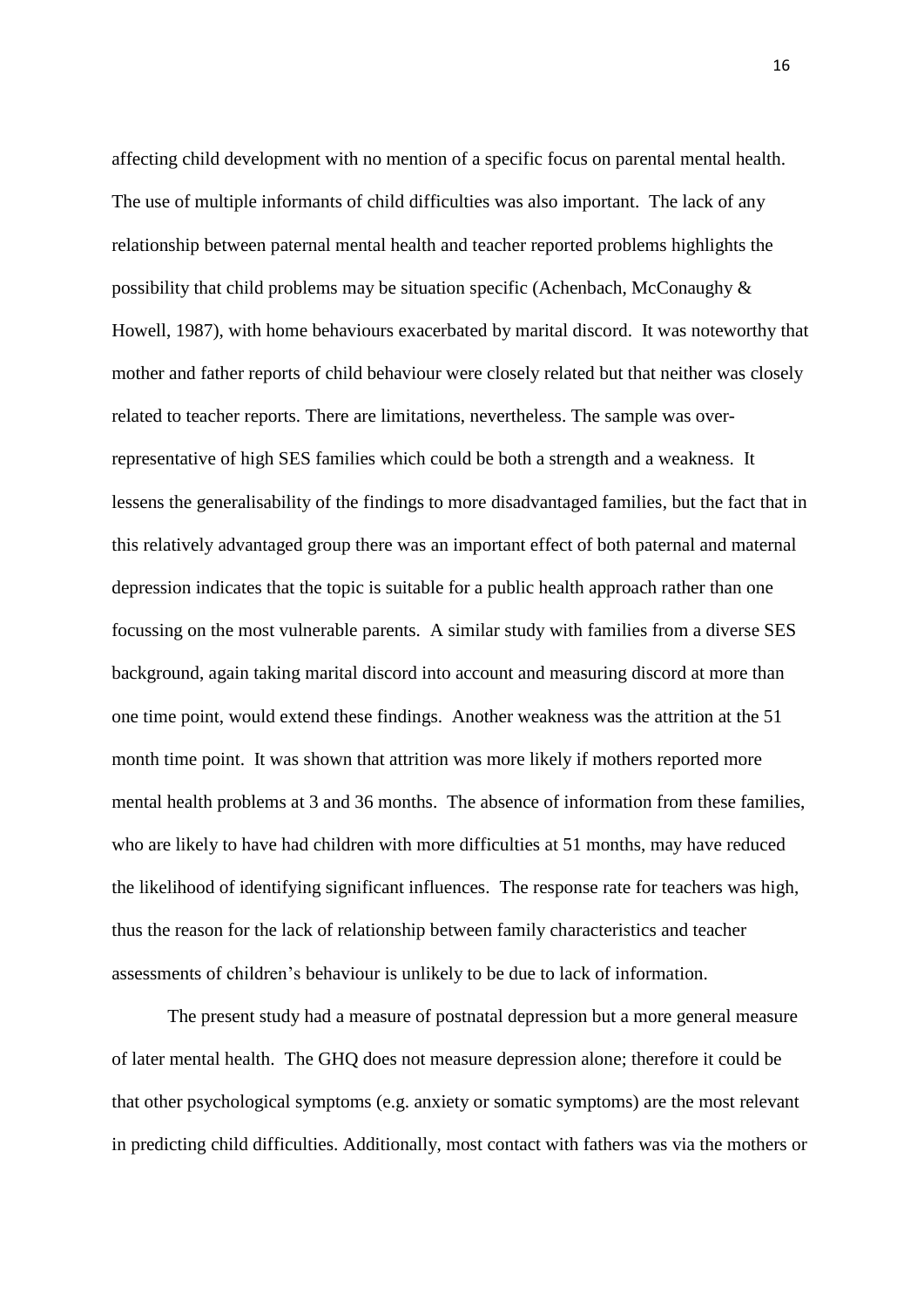by post. A more direct route to fathers might have enabled some who were reluctant (possibly those with more depression) to provide information.

### **Conclusions**

The results suggest that fathers' mental health symptoms in the pre-school years are likely to adversely affect both boys' and girls' socio-emotional behaviours at school entry. The relevance of paternal postnatal depression on subsequent child difficulties was mediated by postnatal marital discord. The relevance of postnatal marital discord was further mediated by subsequent paternal mental health symptoms at 36 months. These findings have important implications for clinical interventions in terms of who to target and how best to help.

Although there is growing evidence to suggest the inclusion of fathers in intervention programmes, the present findings suggest that in the postnatal period particular attention should be paid to marital discord, especially when it is associated with depression in either parent. Subsequently, at child health checks in the preschool period, it would be sensible to enquire about paternal mental health. Ideally this would be directly with fathers, but if they are not available then there should be a way to provide them with questionnaires so that they can describe any symptoms. This will enable a better system for the prevention of young children's socio-emotional problems.

### **Acknowledgments**

We would like to thank the families who took part in the Families, Children and Childcare (FCCC) Study and the FCCC research team. The FCCC was funded by the Tedworth Charitable Trust and the Glass-House Trust and led by Dr. Penelope Leach and Professor Jacqueline Barnes in London and by Professor Alan Stein, Professor Kathy Sylva and Dr. Lars-Erik Malmberg in Oxford. [www.familieschildrenchildcare.org.](http://www.familieschildrenchildcare.org/) JB had full access to all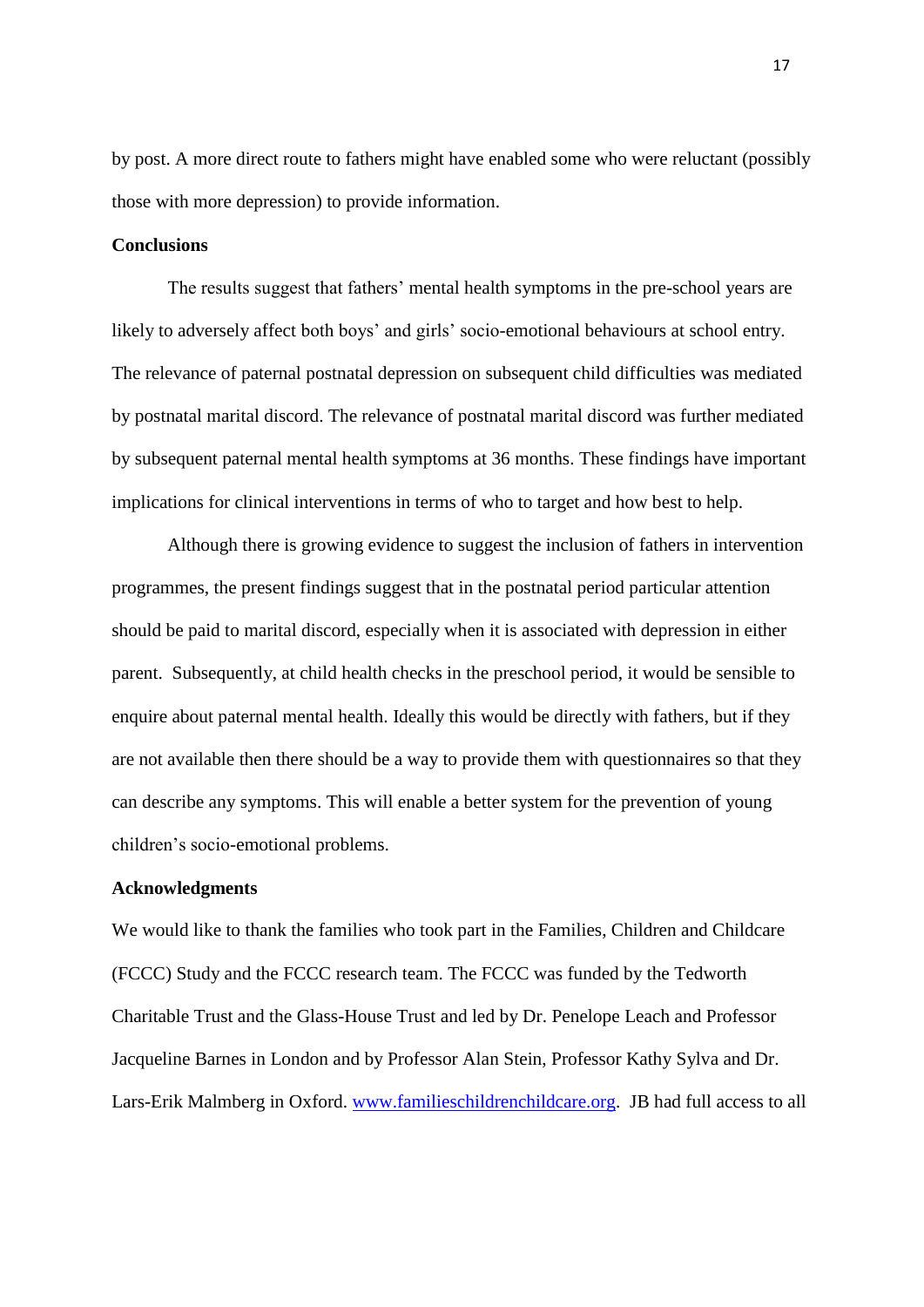the data and takes responsibility for the integrity of the data and the accuracy of the data analysis.

# **Correspondence to**

Professor Jacqueline Barnes, Institute for the Study of Children, Families and Social Issues, Birkbeck, University of London, Malet Street, London WC1E 7HX, UK; Telephone: 0207 079 0837; Fax: 0207 079 0827; e-mail: [jacqueline.barnes@bbk.ac.uk](mailto:jacqueline.barnes@bbk.ac.uk)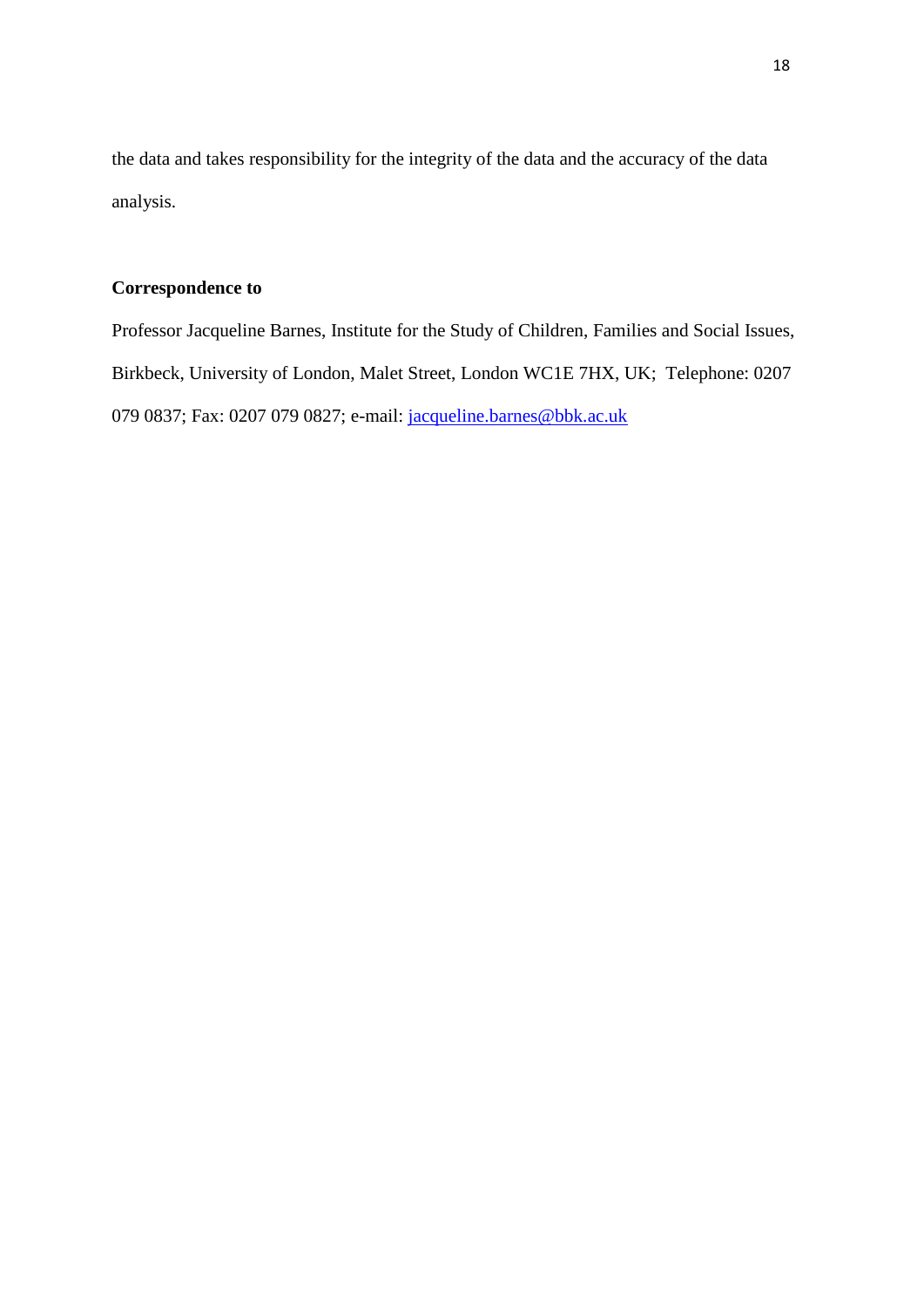# **Key points**

- Increasing attention is being paid to the potential implications for young children of paternal mental health problems.
- In this study paternal postnatal depressive symptoms were unrelated to child symptoms four years later once postnatal marital discord had been taken into account.
- Paternal mental health problems when children were three years old was a strong predictor of children's subsequent behavioural and emotional symptoms at 51 months, as reported by both mothers and fathers.
- The strong relationship between postnatal marital discord and child behaviour and emotional problems four years later, if paternal postnatal depression is also present, indicates that it may be important for health visitors and other health professionals to work closely with both parents when either has depression in the postnatal period and to talk about the marital relationship.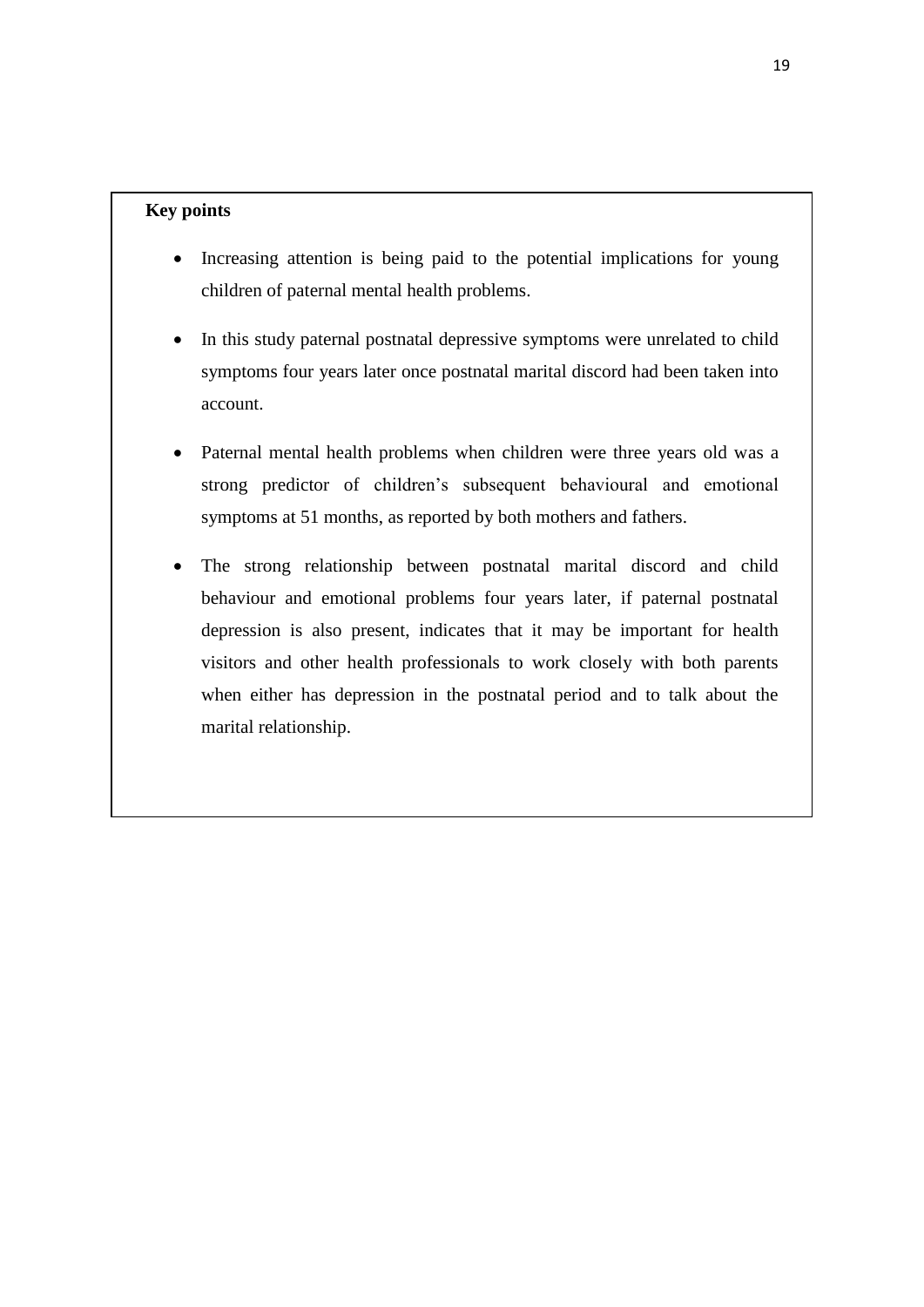#### **References**

Achenbach, T. M., McConaughy, S. H., & Howell, C. T. (1987). Child/adolescent behavioural and emotional problems: Implications of cross-informant correlations for situational specificity. *Psychological Bulletin, 101*, 213-232.

Bailey, W. (1994). A longitudinal study of fathers' involvement with young children: Infancy to age 5 years. *Journal of Genetic Psychology,155,* 331–339.

Beach, S. R. H. & O'Leary, D.K. (1993). Marital discord and dysphoria: For whom does the marital relationship predict depressive symptomatology? *Journal of Social and Personal Relationships, 10*, 405-420.

Beardslee, W. R., Versage, E. M., & Gladstone, T. R. (1998). Children of affectively ill parents: a review of the past 10 years. *Journal of the American Academy of Child & Adolescent Psychiatry*, *37 (11),* 1134-1141.

Beck, C. T. (1998). The effects of postpartum depression on child development: A metaanalysis. *Archives of Psychiatric Nursing, 12*, 12-20.

Birtchnell, J., Masters, N., & Deahl, M. (1988). Depression and the physical environment. A study of young married women on a London housing estate. *British Journal of Psychiatry, 153,* 56-64.

Briggs-Gowan, M. J., Carter, A. S., & Schwab-Stone, M. (1996). Discrepancies among mother, child, and teacher reports: Examining the contributions of maternal depression and anxiety. *Journal of Abnormal Child Psychology, 24*, 749-765.

Bureau, J., Easterbrooks, M. A., & Lyons-Ruth, K. (2009). Maternal depressive symptoms in infancy: Unique contribution to children's depressive symptoms in childhood and adolescence? *Developmental Psychopathology, 21*, 519-537.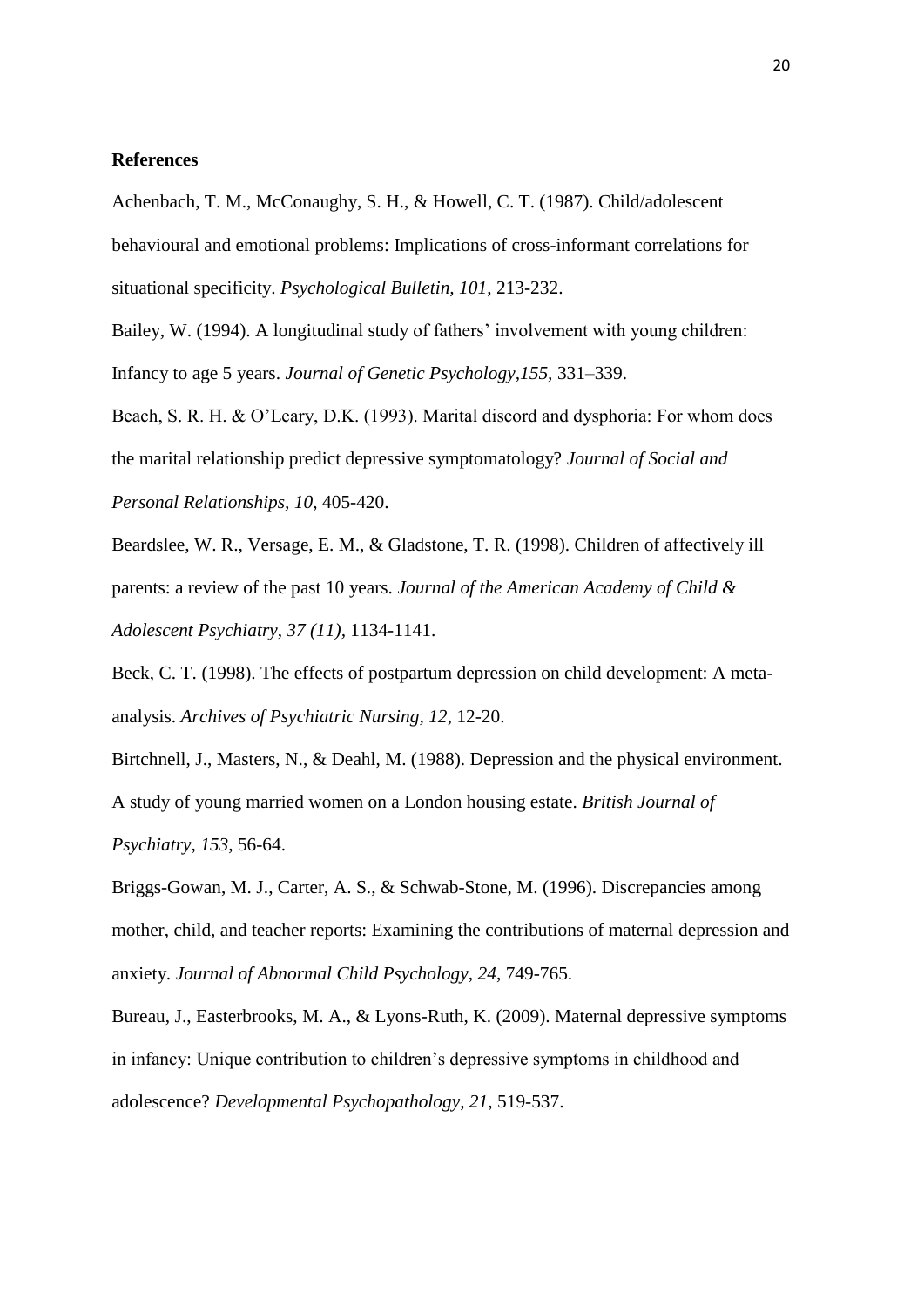Cabrera, N. J., Tamis-LeMonda, C. S., Bradley, R. H., Hofferth, S. & Lamb, M. E. (2000). Fatherhood in the twenty-first century. *Child Development, 71*, 127-136.

Cox, J. L., Holden, J. M. & Sagovsky, R. (1987). Detection of postnatal depression: Development of the 10-item Edinburgh Postnatal Depression Scale. *British Journal of Psychiatry, 150*, 782-786.

Cummings, E.M., & Davies, P. T. (1994). *Children and marital conflict: The impact of family dispute and resolution*. New York: Guildford.

Cummings, E.M., & Davies, P.T. (1999). Depressed parents and family functioning:

Interpersonal effects and children's functioning and development. In T. Joiner & J.C. Coyne

(Eds.), *The interactional nature of depression: advances in interpersonal approaches* (pp.

299–327). Washington, DC: American Psychological Association.

Cummings, E. M., Keller, P. S. & Davies, P. T. (2005). Towards a family process model of maternal and paternal depressive symptoms: exploring multiple relations with child and family functioning. *Journal of Child Psychology and Psychiatry, 46*, 479-489.

Davé, S., Nazareth, I., Sherr, L. & Senior, R. (2005). The association of paternal mood and infant temperament: A pilot study. *British Journal of Developmental Psychology, 23,* 609- 621.

Davé, S., Sherr, L., Senior, R. & Nazareth, I. (2008) Associations between paternal depression and behaviour problems in children of 4-6 years. *European Child and Adolescent Psychiatry*, 17(5), 306-315.

Davies, P. T. & Windle, M. (1997). Gender-specific pathways between maternal depressive symptoms, family discord, and adolescent adjustment. *Developmental Psychology, 33* (4), 657-668.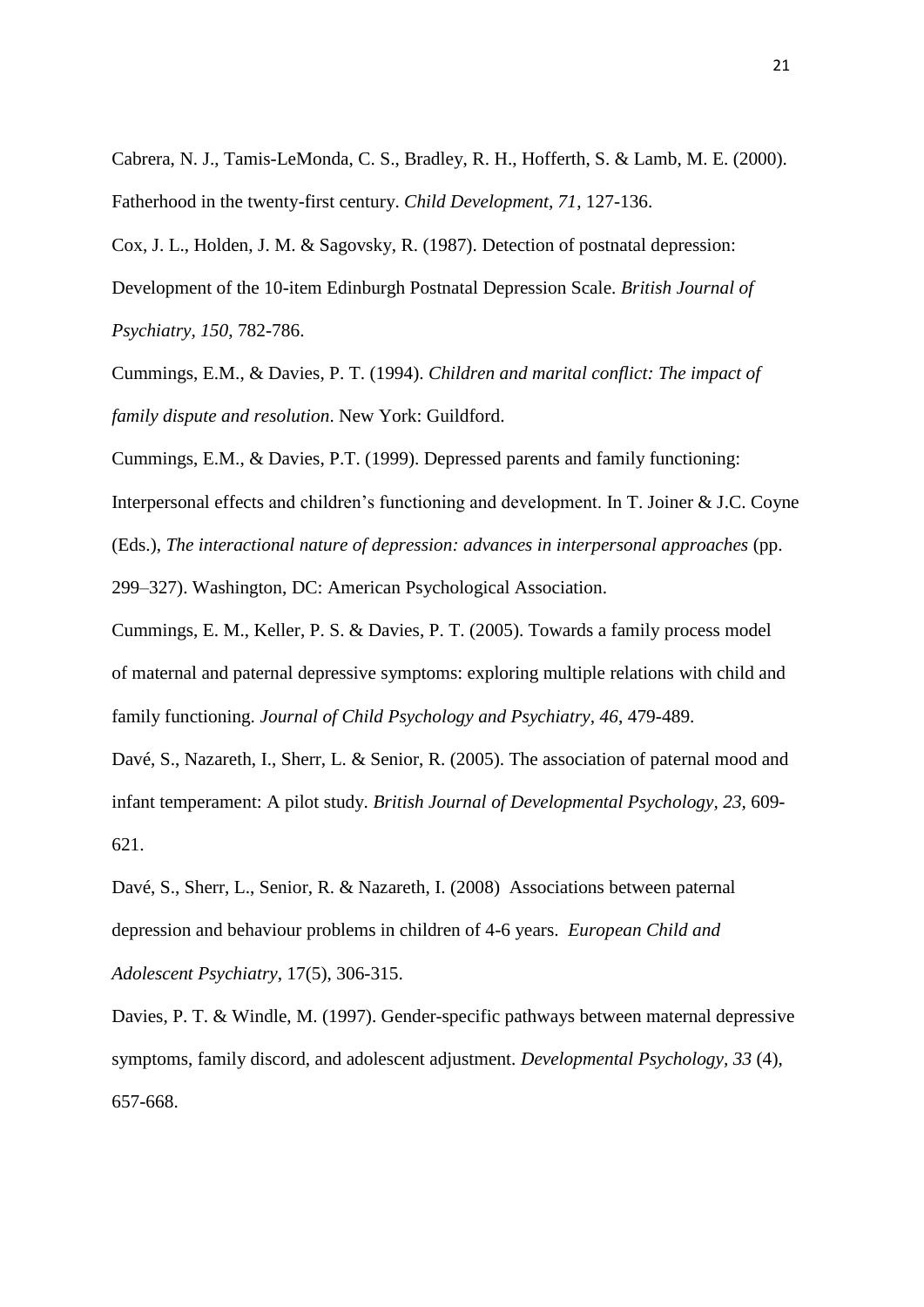Edmondson, O. J. H., Psychogiou, L., Vlachos, H., Netsi, E. & Ramchandani, P. G. (2010). Depression in fathers in the postnatal period: Assessment of the Edinburgh Postnatal Depression Scale as a screening measure. *Journal of Affective Disorders, 125*, 365-368.

Erel, O. & Burman, B. (1995). Interrelatedness of marital relations and parent-child relations: a meta-analytic review. *Psychological Bulletin*, *118,* 108–132.

Gaynes, B. N., Gavin, N., Meltzer-Brody, S., Lohr, K. N., Swinson, T., Gartlehner, G., et al. (2005). *Perinatal depression: Prevalence, screening, accuracy, and screening outcomes.* Retrieved August 13, 2011, from the Agency for Healthcare Research and Quality website: [http://www.ahrq.gov/clinic/epcsums/ peridepsum.htm](http://www.ahrq.gov/clinic/epcsums/%20peridepsum.htm)

Goldberg, D., & Williams, P. (1988). *A user's guide to the General Health Questionnaire.*  Windsor, UK: NFER-Nelson.

Goodman, J.H. (2004). Paternal postpartum depression, its relationship to maternal postpartum depression, and implications for family health. *Journal of Advanced Nursing*, *45,* 26–35.

Goodman, R. (1997). The Strengths and Difficulties Questionnaire: A Research Note. *Journal of Child Psychology and Psychiatry*, *38*, 581-586.

Goodman, A. Lamping, D. L., & Ploubidis, G. B. (2010). When to use broader internalising and externalising subscales instead of the hypothesised five subscales on the Strengths and Difficulties Questionnaire (SDQ): Data from British parents, teachers and children. *Journal of Abnormal Psychology, 38*, 1179-1191.

Hanington, L., Heron, J., Stein, A. & Ramchandani, P. (2012). Parental depression and child outcomes – is marital conflict the missing link? *Child: Care, Health and Development, 38(4),* 520-529*.*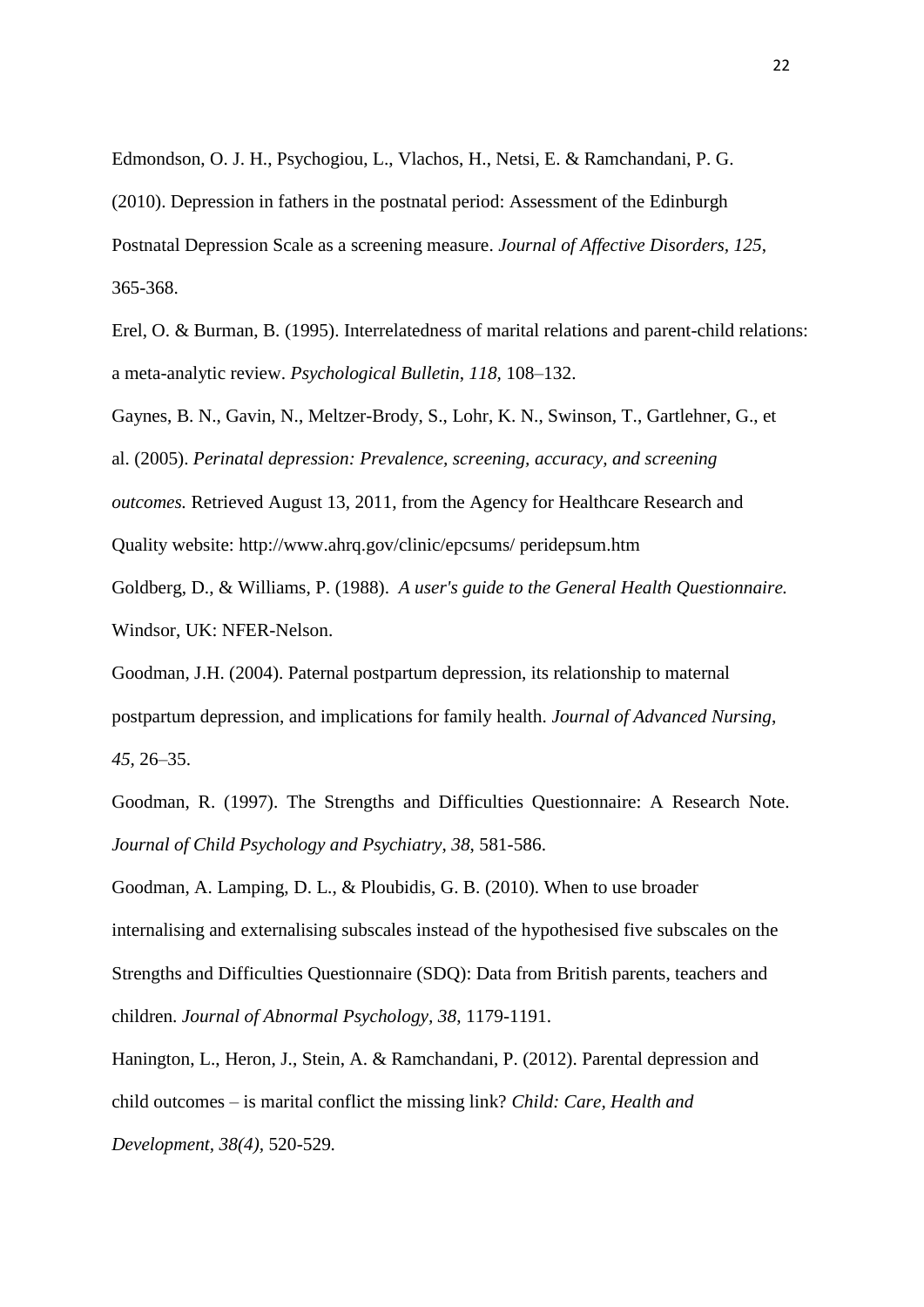Hanington, L., Ramchandani, P. & Stein, A. (2010). Parental depression and child temperament: assessing child to parent effects in a longitudinal population study. *Infant Behaviour and Development, 33*, 88-95.

Harold, G. T. & Conger, R. D. (1997) Conflict and adolescent distress: the role of adolescent awareness. *Child Development*, *68,* 333–350.

Hops, H. (1992). Parental depression and child behavior problems: Implications for behavioral family intervention. *Behaviour Change, 9*, 126-138.

Kane, P. & Garber, J. (2004). The relations among depression in fathers, children's psychopathology, and father-child conflict: A meta-analysis. *Clinical Psychology Review, 24*, 339-360.

Krishnakumar, A. & Buehler, C. (2000). Interparental conflict and parenting behaviours: a meta-analytic review. *Family Relations*, *49,* 25–44.

Lamb, M.E. (2010) *The role of the father in child development. Fifth Edition.* Hoboken NJ: John Wiley & Sons, Ltd.

MacKinnon, D. P., Lockwood, C. M., & Williams, J. (2004). Confidence limits for the indirect effect: Distribution of the product and resampling methods. *Multivariate Behavioral Research*, *39*, 99–128

Malmberg, L-E., Davies, B., Walker, J., Barnes, J., Sylva, K., Stein, A., & Leach, P. (2005). The Families, Children and Child Care (FCCC) study in relation to area characteristics: Recruitment and sample description. Retrieved 13 January 2012 from

http://www.familieschildrenchildcare.org/fccc\_frames\_home.html.

Meltzer, H., Gatward, R., Goodman, R. & Ford, T. (2000). *The mental health of children and adolescents in Great Britain.* London: The Stationery Office. Retrieved February 5, 2011, from [http://www.statistics.gov.uk/downloads/theme\\_health/ KidsMentalHealth.pdf](http://www.statistics.gov.uk/downloads/theme_health/%20KidsMentalHealth.%20pdf)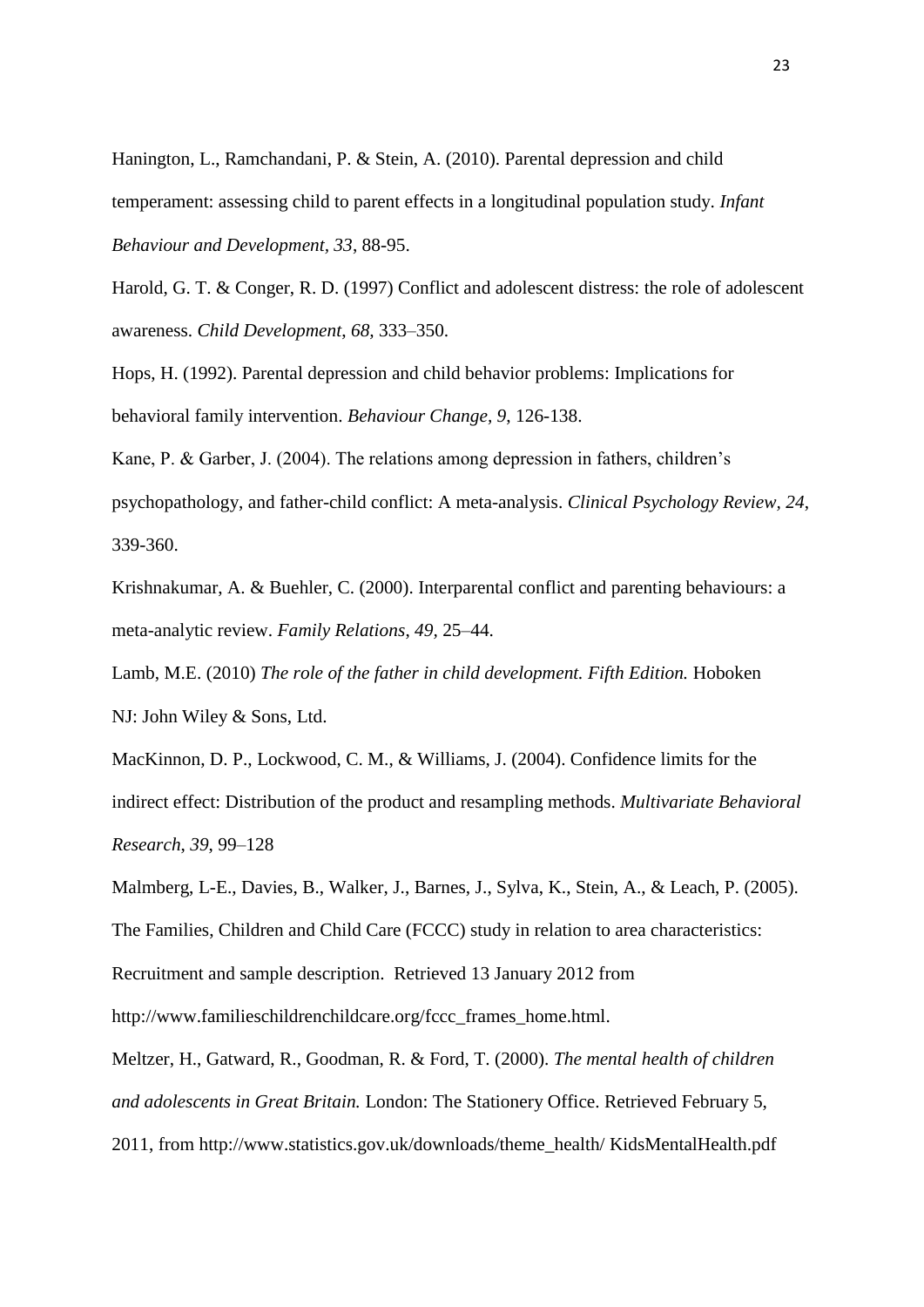Murray, L. (1992). The impact of postnatal depression on infant development. *Journal of Child Psychology and Psychiatry, 33*, 543-561.

Murray, L. & Cooper, P. J. (1997). Effects of postpartum depression on infant development. *Archives of Disease in Childhood, 77,* 99-101.

Phares, V. & Compass, B. E. (1992). The role of fathers in child and adolescent psychopathology: Make room for Daddy. *Psychological Bulletin, 111*, 387-412.

Ramchandani, P., Stein, A, Evans, J., O'Connor, T. & the ALSPAC study team (2005).

Paternal depression in the postnatal period and child development: A prospective

population study. *Lancet, 365,* 2201-2205.

Reid, W. J. & Crisafulli, A. (1990). Marital discord and child behavior problems: A metaanalysis. *Journal of Abnormal Child Psychology, 18*, 105-117.

Shribman, S. & Billingham, K. (2009). *The Healthy Child Programme*. *Pregnancy and the first five years of life*. London: Department of Health.

Spanier, G. B. (1976). Measuring dyadic adjustment: New scales for assessing the quality of marriage and similar dyads*. Journal of Marriage and Family, 38*(1), 15-28.

Weinberg, M. K., Olson, K. L., Beeghly, M., & Tronick, E. Z. (2006). Making up is hard to do, especially in mothers with high levels of depressive symptoms and their infant sons. *Journal of Child Psychology and Psychiatry, 47*, 670-683.

Wothke, W. (1998). Longitudinal and multi-group modeling with missing data. In T. D. Little, K. U. Schnabel, and J. Baumert (Eds.). *Modeling longitudinal and multiple group data: Practical issues, applied approaches and specific examples*. Mahwah, NJ: Lawrence Erlbaum Publishers.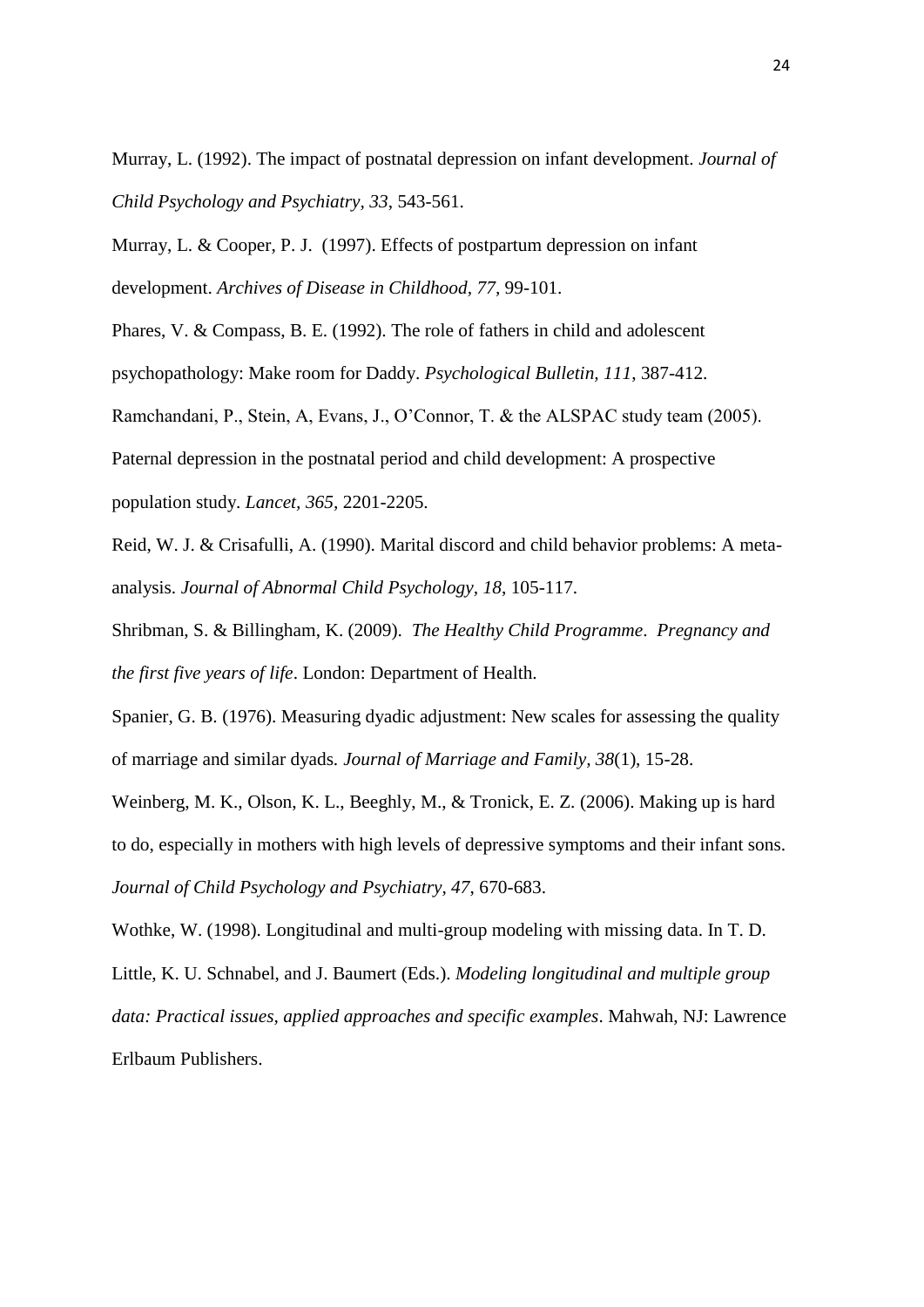Table 1. Characteristics of families with fathers who did and did not complete the Strengths and Difficulties Questionnaire (SDQ) at 51 months. Percentages in brackets for categorical indicators, standard deviations for continuous variables.

|                                                       | Completed   | Not completed   |
|-------------------------------------------------------|-------------|-----------------|
|                                                       | $(N=543)$   | $(N=162)$       |
| Mother lives with partner $(3 \text{ months})$ $(\%)$ | 540 (99.4)  | 158 (97.5)*     |
| Paternal Ethnicity - White (%)                        | 482 (88.8)  | 137 (84.6)      |
| Black (%)                                             | 22(4.1)     | 10(6.2)         |
| Asian $(\%)$                                          | 16(2.9)     | 9(5.6)          |
| Mixed/other (%)                                       | 23(4.2)     | 6(3.7)          |
| Family SES - Managerial/professional (%)              | 402 (74.0)  | 95 (58.6)**     |
| Intermediate (%)                                      | 76 (14.0)   | 33 $(20.4)$ *   |
| Working (%)                                           | 65(12.0)    | 34 (21.0)**     |
| Mean maternal age at birth                            | 32.1(4.6)   | 34.5 $(5.6)$ ** |
| Mean paternal age at birth                            | 34.5(5.6)   | 33.5(6.5)       |
| Mean mother DAS <sup>a</sup> total (3 months)         | 33.6 (12.4) | 35.6 (13.9)     |
| Mean father DAS total (3 months)                      | 33.1 (12.4) | 35.9 (15.5)     |
| Mean mother EPDS <sup>b</sup> total (3 months)        | 5.9(3.9)    | $7.3(5.0)$ ***  |
| Mean father EPDS total (3 months)                     | 5.2(3.8)    | 5.8(3.8)        |
| Father EPDS above cut-off (3 months) (%)              | 43 (7.9)    | 14(8.6)         |
| Mother EPDS above cut-off (3 months) (%)              | 33(6.1)     | 23(14.2)        |
| Mean mother $GHQ^c$ total (36 months)                 | 10.3(5.3)   | $11.9(5.7)$ **  |
| Mean father GHQ total (36 months)                     | 10.6(5.1)   | 10.2(4.1)       |
| Father GHQ above cut-off (36 months) (%)              | 135 (30.0)  | 16(30.7)        |
| Mother GHQ above cut-off (36 months) (%)              | 159 (32.9)  | 45 (44.1)       |
| Mean SDQ total problems (mothers' report, 51 months)  | 7.1(4.1)    | 6.8(4.3)        |

<sup>a</sup> Dyadic Adjustment Scale, <sup>b</sup> Edinburgh Postnatal Depression Scale, <sup>c</sup>General Health Questionnaire

 $*p < .05, **p < .01, ***p < .001$  difference between groups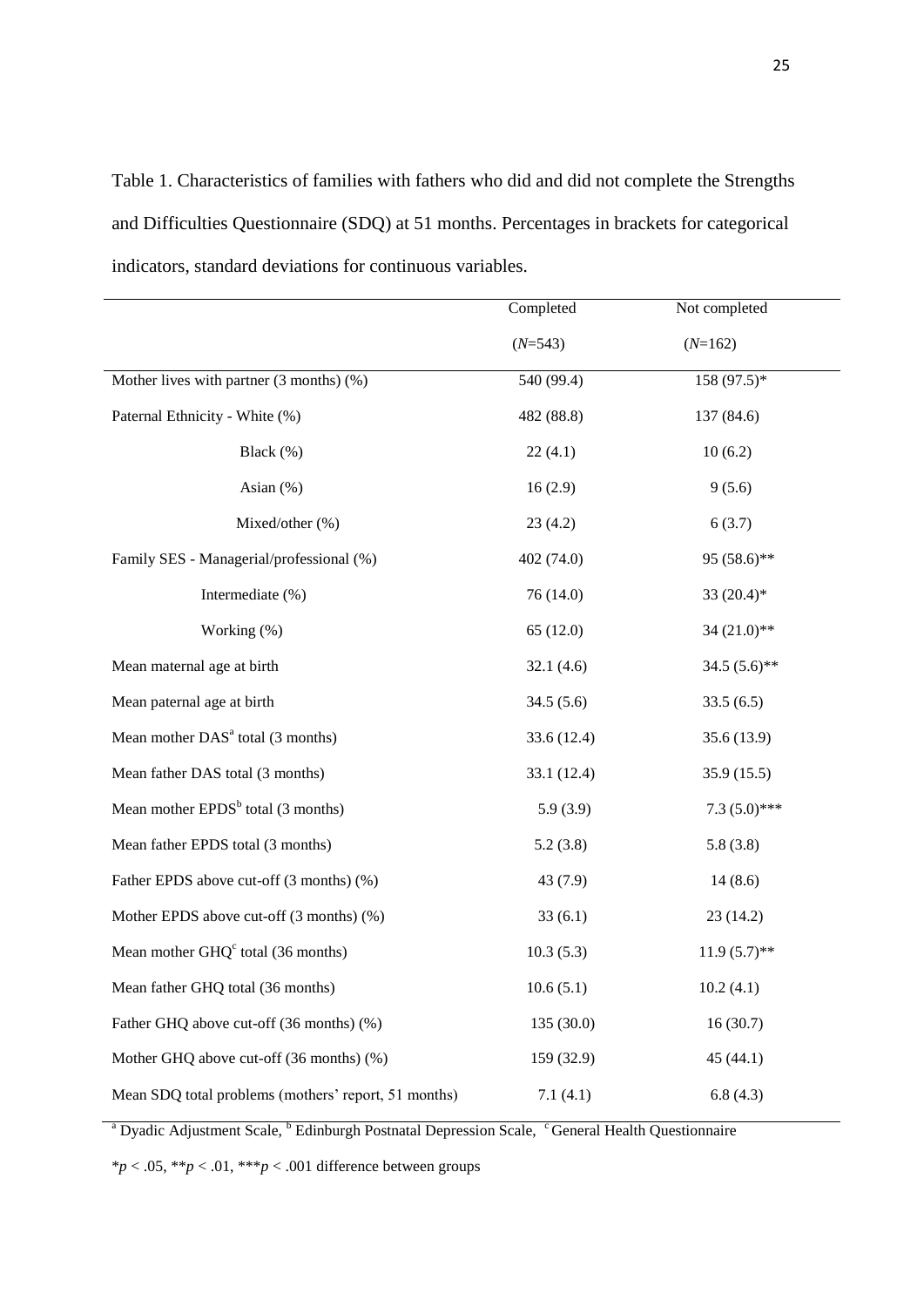Table 2. Bivariate correlation coefficients between family characteristics, parents' mental health symptoms, and child socio-emotional and behavioural problems at 51 months based on the Strengths and Difficulties Questionnaire, completed by mother, father and teacher

|                                  | 1.       | 2       | 3       | $\overline{4}$ | 5       | 6       | $\tau$  | 8       |
|----------------------------------|----------|---------|---------|----------------|---------|---------|---------|---------|
|                                  |          |         |         |                |         |         |         |         |
| 1. Child gender <sup>a</sup>     |          |         |         |                |         |         |         |         |
| 2. Family SES <sup>b</sup>       | .04      |         |         |                |         |         |         |         |
| 3. DAS <sup>c</sup> 3m, Mother   | $-.06$   | .01     |         |                |         |         |         |         |
| 4. DAS 3m, Father                | .05      | $-.01$  | $.65**$ |                |         |         |         |         |
| 5. EPDS <sup>d</sup> 3m, Mother  | .02      | .05     | $.27**$ | $.12**$        |         |         |         |         |
| 6. EPDS 3m, Father               | .04      | .06     | $.24**$ | $.32**$        | $.22**$ |         |         |         |
| 7. GHQ <sup>e</sup> 36m, Mother  | .07      | $-.07$  | $.26**$ | $.19**$        | $.38**$ | .07     |         |         |
| 8. GHQ 36m, Father               | .04      | $-.12*$ | $.24**$ | $.21**$        | $.18**$ | $.34**$ | $.22**$ |         |
| 9. $SDQf$ total problems, Mother | $-.03$   | $.13**$ | $.22**$ | $.15**$        | $.23**$ | $.08*$  | $.17**$ | .08     |
| 10. SDQ total problems, Father   | $-.06$   | $.12**$ | $.19**$ | $.18**$        | $.13**$ | $.14**$ | .05     | $.14**$ |
| 11. SDQ total problems, Teacher  | $-.14**$ | $.12**$ | .04     | .02            | $-.01$  | $-.04$  | $-.04$  | $-.02$  |

<sup>a</sup> Coded 0=Male, 1=Female <sup>b</sup> Socioeconomic status (3 months), coded 1=Managerial/Professional,

2=Intermediate, 3=Working, <sup>c</sup> Dyadic Adjustment Scale, <sup>d</sup> Edinburgh Postnatal Depression Scale, <sup>e</sup> General

Health Questionnaire <sup>f</sup> Strengths and Difficulties Questionnaire

\**p*<0.05, \*\**p*<0.01